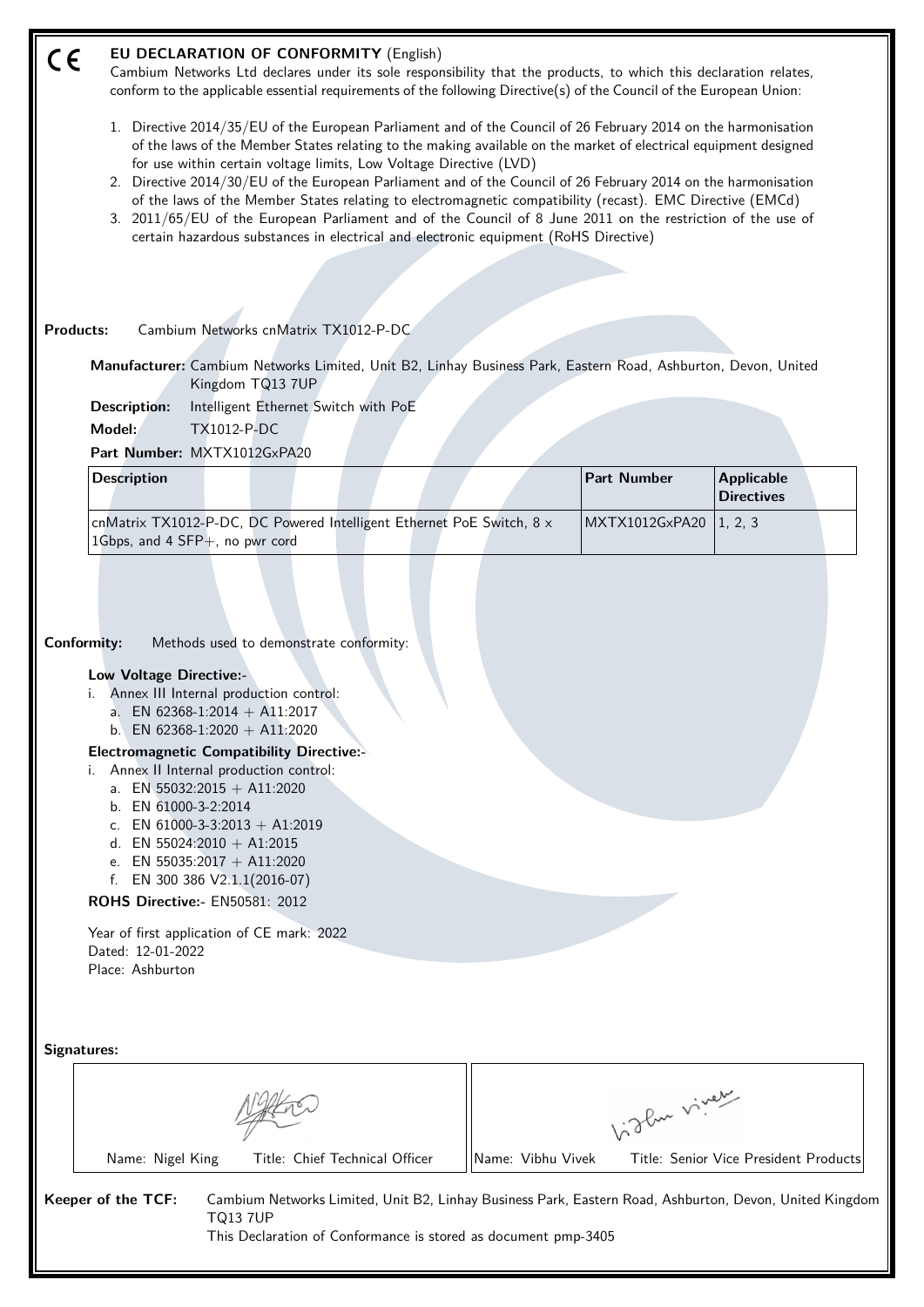| CE       |                                                                                                                                                                                                                                                                                                                                                                                                                                                                                                                                                                                                                                                    | EU IZJAVA O SUKLADNOSTI (Hrvatska) (Croatia)                                                                      | Cambium Networks Ltd izjavljuje pod isključivom odgovornošću da se proizvodi na koje se odnosi ova izjava u skladu<br>s važećim bitnim zahtjevima sljedeće Direktive Vijeće Europske unije: |                   |                  | HR                                    |  |  |  |
|----------|----------------------------------------------------------------------------------------------------------------------------------------------------------------------------------------------------------------------------------------------------------------------------------------------------------------------------------------------------------------------------------------------------------------------------------------------------------------------------------------------------------------------------------------------------------------------------------------------------------------------------------------------------|-------------------------------------------------------------------------------------------------------------------|---------------------------------------------------------------------------------------------------------------------------------------------------------------------------------------------|-------------------|------------------|---------------------------------------|--|--|--|
|          | 1. Direktiva 2014/35 / EU Europskog parlamenta i Vijeća od 26. veljače 2014. o usklađivanju zakona država<br>članica o stavljanju na tržište električne opreme namijenjene za uporabu unutar određenih naponskih granica,<br>Direktivu o niskom naponu (LVD)<br>2. Direktiva 2014/30 / EU Europskog parlamenta i Vijeća od 26. veljače 2014. o usklađivanju zakona država<br>članica koje se odnose na elektromagnetsku kompatibilnost (preinačeno). EMC direktiva (EMCd)<br>3. 2011/65/EU Europskog parlamenta i Vijeća od 8. lipnja 2011. o ograničenju uporabe određenih opasnih tvari<br>u električnoj i elektroničkoj opremi (RoHS Directive) |                                                                                                                   |                                                                                                                                                                                             |                   |                  |                                       |  |  |  |
|          |                                                                                                                                                                                                                                                                                                                                                                                                                                                                                                                                                                                                                                                    |                                                                                                                   |                                                                                                                                                                                             |                   |                  |                                       |  |  |  |
|          | Proizvodi:                                                                                                                                                                                                                                                                                                                                                                                                                                                                                                                                                                                                                                         | Cambium Networks cnMatrix TX1012-P-DC                                                                             |                                                                                                                                                                                             |                   |                  |                                       |  |  |  |
|          | Proizvođač:                                                                                                                                                                                                                                                                                                                                                                                                                                                                                                                                                                                                                                        | Kingdom TQ13 7UP                                                                                                  | Cambium Networks Limited, Unit B2, Linhay Business Park, Eastern Road, Ashburton, Devon, United                                                                                             |                   |                  |                                       |  |  |  |
|          | Opis:                                                                                                                                                                                                                                                                                                                                                                                                                                                                                                                                                                                                                                              | Inteligentni Ethernet prekidač s PoE                                                                              |                                                                                                                                                                                             |                   |                  |                                       |  |  |  |
|          | Model:                                                                                                                                                                                                                                                                                                                                                                                                                                                                                                                                                                                                                                             | <b>TX1012-P-DC</b><br>Brojevi dijelova: MXTX1012GxPA20                                                            |                                                                                                                                                                                             |                   |                  |                                       |  |  |  |
|          | Opis                                                                                                                                                                                                                                                                                                                                                                                                                                                                                                                                                                                                                                               |                                                                                                                   |                                                                                                                                                                                             |                   | Brojevi dijelova | Primjenjive<br>smjernice              |  |  |  |
|          | 1Gbps, and 4 SFP+, no pwr cord                                                                                                                                                                                                                                                                                                                                                                                                                                                                                                                                                                                                                     |                                                                                                                   | cnMatrix TX1012-P-DC, DC Powered Intelligent Ethernet PoE Switch, 8 x                                                                                                                       |                   | MXTX1012GxPA20   | 1, 2, 3                               |  |  |  |
|          |                                                                                                                                                                                                                                                                                                                                                                                                                                                                                                                                                                                                                                                    |                                                                                                                   |                                                                                                                                                                                             |                   |                  |                                       |  |  |  |
|          |                                                                                                                                                                                                                                                                                                                                                                                                                                                                                                                                                                                                                                                    |                                                                                                                   |                                                                                                                                                                                             |                   |                  |                                       |  |  |  |
|          |                                                                                                                                                                                                                                                                                                                                                                                                                                                                                                                                                                                                                                                    |                                                                                                                   |                                                                                                                                                                                             |                   |                  |                                       |  |  |  |
|          | Konformizam:                                                                                                                                                                                                                                                                                                                                                                                                                                                                                                                                                                                                                                       |                                                                                                                   | Metode koje se koriste za dokazivanje sukladnosti:                                                                                                                                          |                   |                  |                                       |  |  |  |
|          |                                                                                                                                                                                                                                                                                                                                                                                                                                                                                                                                                                                                                                                    | Direktiva o niskonaponskoj opremi:-<br>Prilog III. Interna kontrola proizvodnje:<br>a. EN 62368-1:2014 + A11:2017 |                                                                                                                                                                                             |                   |                  |                                       |  |  |  |
|          |                                                                                                                                                                                                                                                                                                                                                                                                                                                                                                                                                                                                                                                    | b. EN 62368-1:2020 + A11:2020<br>Direktiva o elektromagnetskoj kompatibilnosti:-                                  |                                                                                                                                                                                             |                   |                  |                                       |  |  |  |
|          | i.                                                                                                                                                                                                                                                                                                                                                                                                                                                                                                                                                                                                                                                 | Prilog II. Interna kontrola proizvodnje:                                                                          |                                                                                                                                                                                             |                   |                  |                                       |  |  |  |
|          | b. EN 61000-3-2:2014                                                                                                                                                                                                                                                                                                                                                                                                                                                                                                                                                                                                                               | a. EN 55032:2015 + A11:2020                                                                                       |                                                                                                                                                                                             |                   |                  |                                       |  |  |  |
|          |                                                                                                                                                                                                                                                                                                                                                                                                                                                                                                                                                                                                                                                    | c. EN 61000-3-3:2013 + A1:2019<br>d. EN 55024:2010 + A1:2015                                                      |                                                                                                                                                                                             |                   |                  |                                       |  |  |  |
|          |                                                                                                                                                                                                                                                                                                                                                                                                                                                                                                                                                                                                                                                    | e. EN 55035:2017 + A11:2020                                                                                       |                                                                                                                                                                                             |                   |                  |                                       |  |  |  |
|          |                                                                                                                                                                                                                                                                                                                                                                                                                                                                                                                                                                                                                                                    | f. EN 300 386 $V2.1.1(2016-07)$<br>ROHS smjernica:- EN50581: 2012                                                 |                                                                                                                                                                                             |                   |                  |                                       |  |  |  |
|          | Datiran: 12-01-2022                                                                                                                                                                                                                                                                                                                                                                                                                                                                                                                                                                                                                                | Godina prve primjene oznake CE: 2022                                                                              |                                                                                                                                                                                             |                   |                  |                                       |  |  |  |
|          | Mjesto: Ashburton                                                                                                                                                                                                                                                                                                                                                                                                                                                                                                                                                                                                                                  |                                                                                                                   |                                                                                                                                                                                             |                   |                  |                                       |  |  |  |
|          |                                                                                                                                                                                                                                                                                                                                                                                                                                                                                                                                                                                                                                                    |                                                                                                                   |                                                                                                                                                                                             |                   |                  |                                       |  |  |  |
| Potpisi: |                                                                                                                                                                                                                                                                                                                                                                                                                                                                                                                                                                                                                                                    |                                                                                                                   |                                                                                                                                                                                             |                   |                  |                                       |  |  |  |
|          |                                                                                                                                                                                                                                                                                                                                                                                                                                                                                                                                                                                                                                                    |                                                                                                                   |                                                                                                                                                                                             |                   |                  |                                       |  |  |  |
|          |                                                                                                                                                                                                                                                                                                                                                                                                                                                                                                                                                                                                                                                    |                                                                                                                   |                                                                                                                                                                                             |                   | Like viney       |                                       |  |  |  |
|          |                                                                                                                                                                                                                                                                                                                                                                                                                                                                                                                                                                                                                                                    |                                                                                                                   |                                                                                                                                                                                             |                   |                  |                                       |  |  |  |
|          | Name: Nigel King                                                                                                                                                                                                                                                                                                                                                                                                                                                                                                                                                                                                                                   |                                                                                                                   | Title: Chief Technical Officer                                                                                                                                                              | Name: Vibhu Vivek |                  | Title: Senior Vice President Products |  |  |  |
|          | Čuvar TCF-a:                                                                                                                                                                                                                                                                                                                                                                                                                                                                                                                                                                                                                                       |                                                                                                                   | Cambium Networks Limited, Unit B2, Linhay Business Park, Eastern Road, Ashburton, Devon, United Kingdom TQ13                                                                                |                   |                  |                                       |  |  |  |
|          | 7UP                                                                                                                                                                                                                                                                                                                                                                                                                                                                                                                                                                                                                                                |                                                                                                                   | Ova Izjava o sukladnosti pohranjena je kao dokument pmp-3405                                                                                                                                |                   |                  |                                       |  |  |  |
|          |                                                                                                                                                                                                                                                                                                                                                                                                                                                                                                                                                                                                                                                    |                                                                                                                   |                                                                                                                                                                                             |                   |                  |                                       |  |  |  |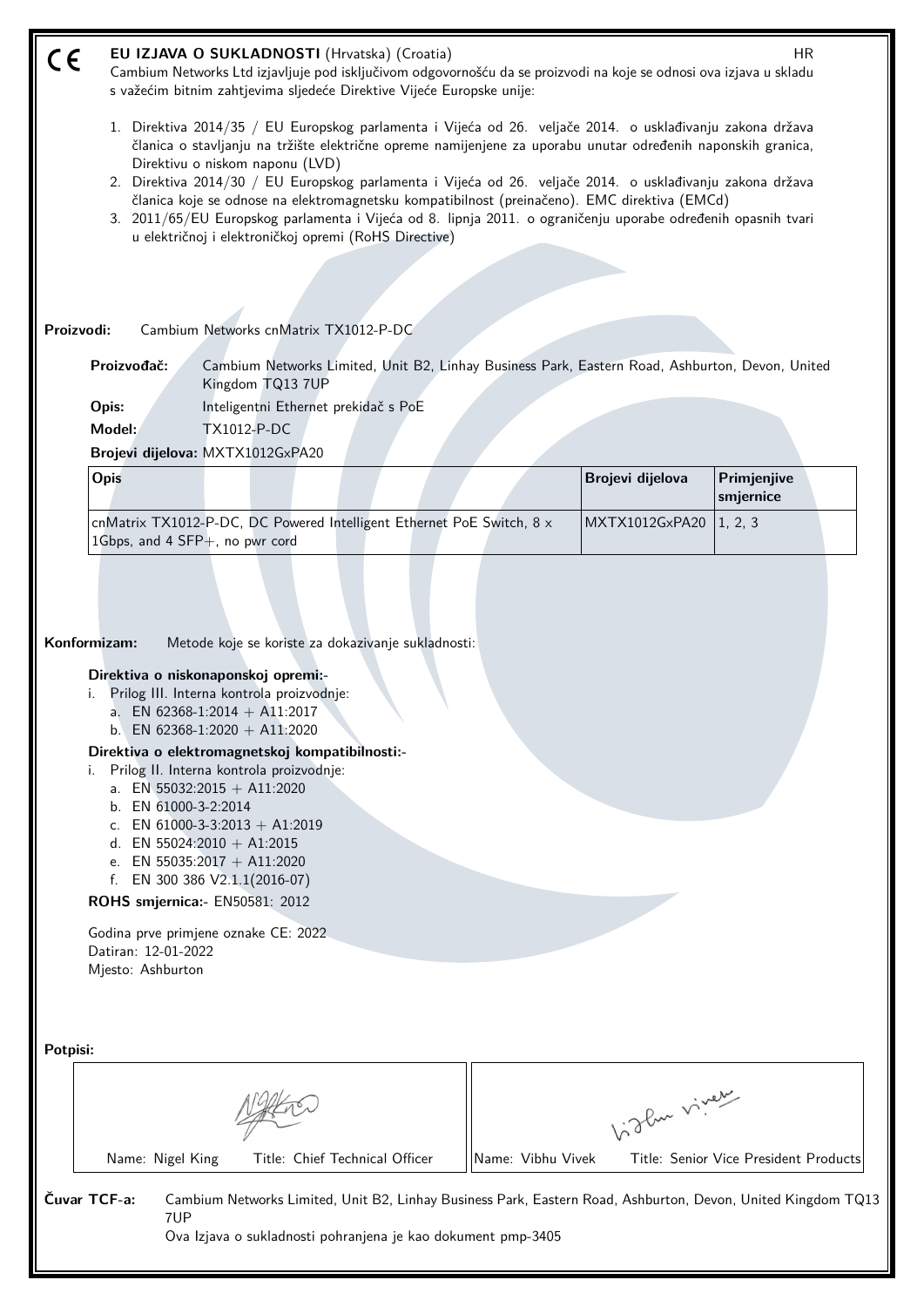| CE                                                                                                                                                                                                                                                                                                                                                                                                                                                                                                                                                                                                              | EU PROHLÁŠENÍ O SHODĚ (Tjeck) (Czech Republic)<br>CZ<br>Cambium Networks Ltd prohlašuje na svou výhradní odpovědnost, že výrobky, na něž se toto prohlášení vztahuje,<br>splňují platné základní požadavky následující směrnice (směrnic) Rady Evropské unie:<br>1. Směrnice Evropského parlamentu a Rady 2014/35 / EU ze dne 26. února 2014 o harmonizaci právních předpisů<br>členských států týkajících se zpřístupnění elektrických zařízení určených pro použití v určitých mezích napětí na |                |                                       |  |  |  |  |  |  |
|-----------------------------------------------------------------------------------------------------------------------------------------------------------------------------------------------------------------------------------------------------------------------------------------------------------------------------------------------------------------------------------------------------------------------------------------------------------------------------------------------------------------------------------------------------------------------------------------------------------------|---------------------------------------------------------------------------------------------------------------------------------------------------------------------------------------------------------------------------------------------------------------------------------------------------------------------------------------------------------------------------------------------------------------------------------------------------------------------------------------------------|----------------|---------------------------------------|--|--|--|--|--|--|
| trhu, směrnice o nízkém napětí (LVD)<br>2. Směrnice Evropského parlamentu a Rady 2014/30 / EU ze dne 26. února 2014 o harmonizaci právních předpisů<br>členských států týkajících se elektromagnetické kompatibility (přepracované znění). Směrnice EMC (EMCd)<br>3. 2011/65/EU Evropského parlamentu a Rady ze dne 8. června 2011 o omezení používání některých nebezpečných<br>látek v elektrických a elektronických zařízeních (směrnice o omezení používání některých nebezpečných látek)                                                                                                                   |                                                                                                                                                                                                                                                                                                                                                                                                                                                                                                   |                |                                       |  |  |  |  |  |  |
|                                                                                                                                                                                                                                                                                                                                                                                                                                                                                                                                                                                                                 |                                                                                                                                                                                                                                                                                                                                                                                                                                                                                                   |                |                                       |  |  |  |  |  |  |
| Cambium Networks cnMatrix TX1012-P-DC<br>Produkt:                                                                                                                                                                                                                                                                                                                                                                                                                                                                                                                                                               |                                                                                                                                                                                                                                                                                                                                                                                                                                                                                                   |                |                                       |  |  |  |  |  |  |
| Výrobce:<br>Cambium Networks Limited, Unit B2, Linhay Business Park, Eastern Road, Ashburton, Devon, United<br>Kingdom TQ13 7UP                                                                                                                                                                                                                                                                                                                                                                                                                                                                                 |                                                                                                                                                                                                                                                                                                                                                                                                                                                                                                   |                |                                       |  |  |  |  |  |  |
| Inteligentní ethernetový přepínač s PoE<br>Popis:                                                                                                                                                                                                                                                                                                                                                                                                                                                                                                                                                               |                                                                                                                                                                                                                                                                                                                                                                                                                                                                                                   |                |                                       |  |  |  |  |  |  |
| Modelka:<br><b>TX1012-P-DC</b><br>Čísla součástí: MXTX1012GxPA20                                                                                                                                                                                                                                                                                                                                                                                                                                                                                                                                                |                                                                                                                                                                                                                                                                                                                                                                                                                                                                                                   |                |                                       |  |  |  |  |  |  |
| <b>Popis</b>                                                                                                                                                                                                                                                                                                                                                                                                                                                                                                                                                                                                    |                                                                                                                                                                                                                                                                                                                                                                                                                                                                                                   | Čísla součástí | Platné směrnice                       |  |  |  |  |  |  |
| cnMatrix TX1012-P-DC, DC Powered Intelligent Ethernet PoE Switch, 8 x<br>1Gbps, and 4 SFP+, no pwr cord                                                                                                                                                                                                                                                                                                                                                                                                                                                                                                         |                                                                                                                                                                                                                                                                                                                                                                                                                                                                                                   | MXTX1012GxPA20 | 1, 2, 3                               |  |  |  |  |  |  |
| Souladu:<br>Metody používané k prokázání shody:<br>Směrnice pro nízké napětí:-<br>Příloha III Interní kontrola výroby:<br>a. EN 62368-1:2014 + A11:2017<br>EN 62368-1:2020 + A11:2020<br>b <sub>1</sub><br>Směrnice o elektromagnetické kompatibilitě:-<br>Příloha II Interní kontrola výroby:<br>i.<br>a. EN 55032:2015 + A11:2020<br>b. EN 61000-3-2:2014<br>c. EN 61000-3-3:2013 + A1:2019<br>d. EN 55024:2010 + A1:2015<br>e. EN 55035:2017 + A11:2020<br>EN 300 386 V2.1.1(2016-07)<br>f.<br>Směrnice ROHS:- EN50581: 2012<br>Rok první aplikace značky CE: 2022<br>S daty: 12-01-2022<br>Místo: Ashburton |                                                                                                                                                                                                                                                                                                                                                                                                                                                                                                   |                |                                       |  |  |  |  |  |  |
| Podpisy:                                                                                                                                                                                                                                                                                                                                                                                                                                                                                                                                                                                                        |                                                                                                                                                                                                                                                                                                                                                                                                                                                                                                   | Like viney     |                                       |  |  |  |  |  |  |
| Name: Nigel King<br>Title: Chief Technical Officer                                                                                                                                                                                                                                                                                                                                                                                                                                                                                                                                                              | Name: Vibhu Vivek                                                                                                                                                                                                                                                                                                                                                                                                                                                                                 |                | Title: Senior Vice President Products |  |  |  |  |  |  |
|                                                                                                                                                                                                                                                                                                                                                                                                                                                                                                                                                                                                                 |                                                                                                                                                                                                                                                                                                                                                                                                                                                                                                   |                |                                       |  |  |  |  |  |  |
| <b>Strážce TCF:</b><br>Cambium Networks Limited, Unit B2, Linhay Business Park, Eastern Road, Ashburton, Devon, United Kingdom TQ13<br>7UP<br>Toto prohlášení o shodě je uloženo jako dokument pmp-3405                                                                                                                                                                                                                                                                                                                                                                                                         |                                                                                                                                                                                                                                                                                                                                                                                                                                                                                                   |                |                                       |  |  |  |  |  |  |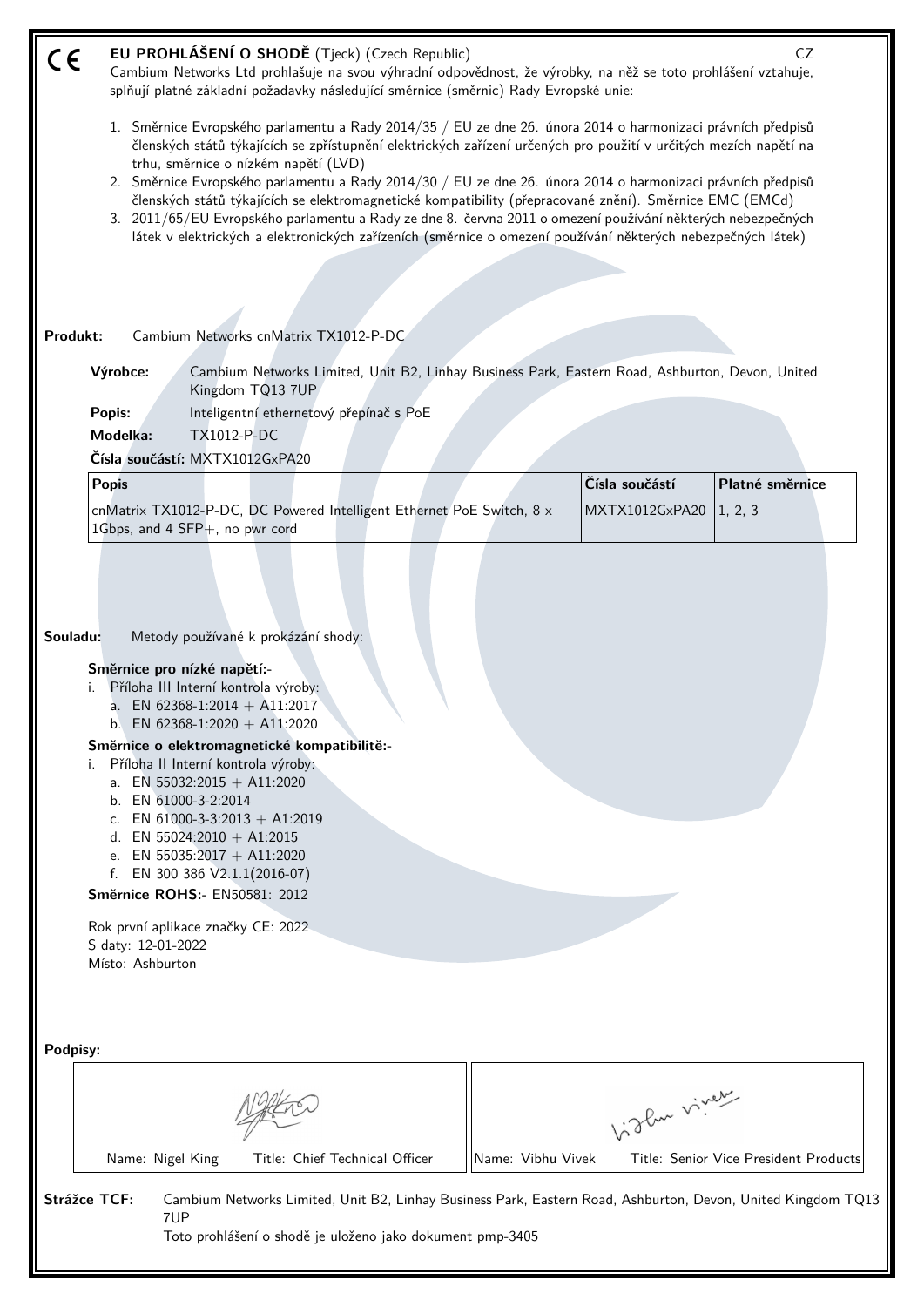| C€ | EU-OVERENSSTEMMELSESERKLÆRING (Dansk) (Denmark)<br>DK<br>Cambium Networks Ltd erklærer på eget ansvar, at de produkter, som denne erklæring vedrører, overholder de<br>gældende væsentlige krav i følgende direktiv (er) i Rådet for Den Europæiske Union:                                                                                                                                                                                                                                                                                                                                                                            |  |                     |                     |  |  |  |  |
|----|---------------------------------------------------------------------------------------------------------------------------------------------------------------------------------------------------------------------------------------------------------------------------------------------------------------------------------------------------------------------------------------------------------------------------------------------------------------------------------------------------------------------------------------------------------------------------------------------------------------------------------------|--|---------------------|---------------------|--|--|--|--|
|    | 1. Europa-Parlamentets og Rådets direktiv 2014/35 / EU af 26. februar 2014 om harmonisering af medlemsstaternes<br>lovgivning om markedsføring af elektrisk materiel bestemt til anvendelse inden for bestemte spændingsgrænser,<br>lavspændingsdirektivet (LVD)<br>2. Europa-Parlamentets og Rådets direktiv 2014/30 / EU af 26. februar 2014 om harmonisering af medlemsstaternes<br>lovgivning om elektromagnetisk kompatibilitet (omarbejdning). EMC-direktivet (EMCd)<br>3. 2011/65/EU Europa-Parlamentets og Rådets afgørelse af 8. juni 2011 om begrænsning af anvendelsen af visse                                            |  |                     |                     |  |  |  |  |
|    | farlige stoffer i elektrisk og elektronisk udstyr (RoHS Directive)                                                                                                                                                                                                                                                                                                                                                                                                                                                                                                                                                                    |  |                     |                     |  |  |  |  |
|    |                                                                                                                                                                                                                                                                                                                                                                                                                                                                                                                                                                                                                                       |  |                     |                     |  |  |  |  |
|    |                                                                                                                                                                                                                                                                                                                                                                                                                                                                                                                                                                                                                                       |  |                     |                     |  |  |  |  |
|    | Produkter:<br>Cambium Networks cnMatrix TX1012-P-DC                                                                                                                                                                                                                                                                                                                                                                                                                                                                                                                                                                                   |  |                     |                     |  |  |  |  |
|    | <b>Fabrikant:</b><br>Cambium Networks Limited, Unit B2, Linhay Business Park, Eastern Road, Ashburton, Devon, United<br>Kingdom TQ13 7UP                                                                                                                                                                                                                                                                                                                                                                                                                                                                                              |  |                     |                     |  |  |  |  |
|    | Intelligent Ethernet-switch med PoE<br><b>Beskrivelse:</b><br>Model:<br>TX1012-P-DC                                                                                                                                                                                                                                                                                                                                                                                                                                                                                                                                                   |  |                     |                     |  |  |  |  |
|    | Artikelnumre: MXTX1012GxPA20                                                                                                                                                                                                                                                                                                                                                                                                                                                                                                                                                                                                          |  |                     |                     |  |  |  |  |
|    | <b>Beskrivelse</b>                                                                                                                                                                                                                                                                                                                                                                                                                                                                                                                                                                                                                    |  | <b>Artikelnumre</b> | Gældende direktiver |  |  |  |  |
|    | cnMatrix TX1012-P-DC, DC Powered Intelligent Ethernet PoE Switch, 8 x<br>1Gbps, and 4 SFP+, no pwr cord                                                                                                                                                                                                                                                                                                                                                                                                                                                                                                                               |  | MXTX1012GxPA20      | 1, 2, 3             |  |  |  |  |
|    | Overensstemmelse:<br>Metoder der anvendes til at påvise overensstemmelse:<br>Lavspændingsdirektivet:-<br>i. Bilag III Intern produktionskontrol:<br>a. EN 62368-1:2014 + A11:2017<br>b. EN 62368-1:2020 + A11:2020<br>Direktivet om elektromagnetisk kompatibilitet:-<br>Bilag II Intern produktionskontrol:<br>a. EN 55032:2015 + A11:2020<br>b. EN 61000-3-2:2014<br>c. EN 61000-3-3:2013 + A1:2019<br>d. EN 55024:2010 + A1:2015<br>e. EN 55035:2017 + A11:2020<br>f. EN 300 386 $V2.1.1(2016-07)$<br>ROHS-direktivet:- EN50581: 2012<br>År for første ansøgning om CE-mærkning: 2022<br>Dateret: 12-01-2022<br>Placere: Ashburton |  |                     |                     |  |  |  |  |
|    | Underskrifter:                                                                                                                                                                                                                                                                                                                                                                                                                                                                                                                                                                                                                        |  | birthe viver        |                     |  |  |  |  |
|    | Title: Chief Technical Officer<br>Name: Vibhu Vivek<br>Name: Nigel King<br>Title: Senior Vice President Products<br>Keeper af TCF:<br>Cambium Networks Limited, Unit B2, Linhay Business Park, Eastern Road, Ashburton, Devon, United Kingdom<br><b>TQ13 7UP</b><br>Denne overensstemmelseserklæring er gemt som dokument pmp-3405                                                                                                                                                                                                                                                                                                    |  |                     |                     |  |  |  |  |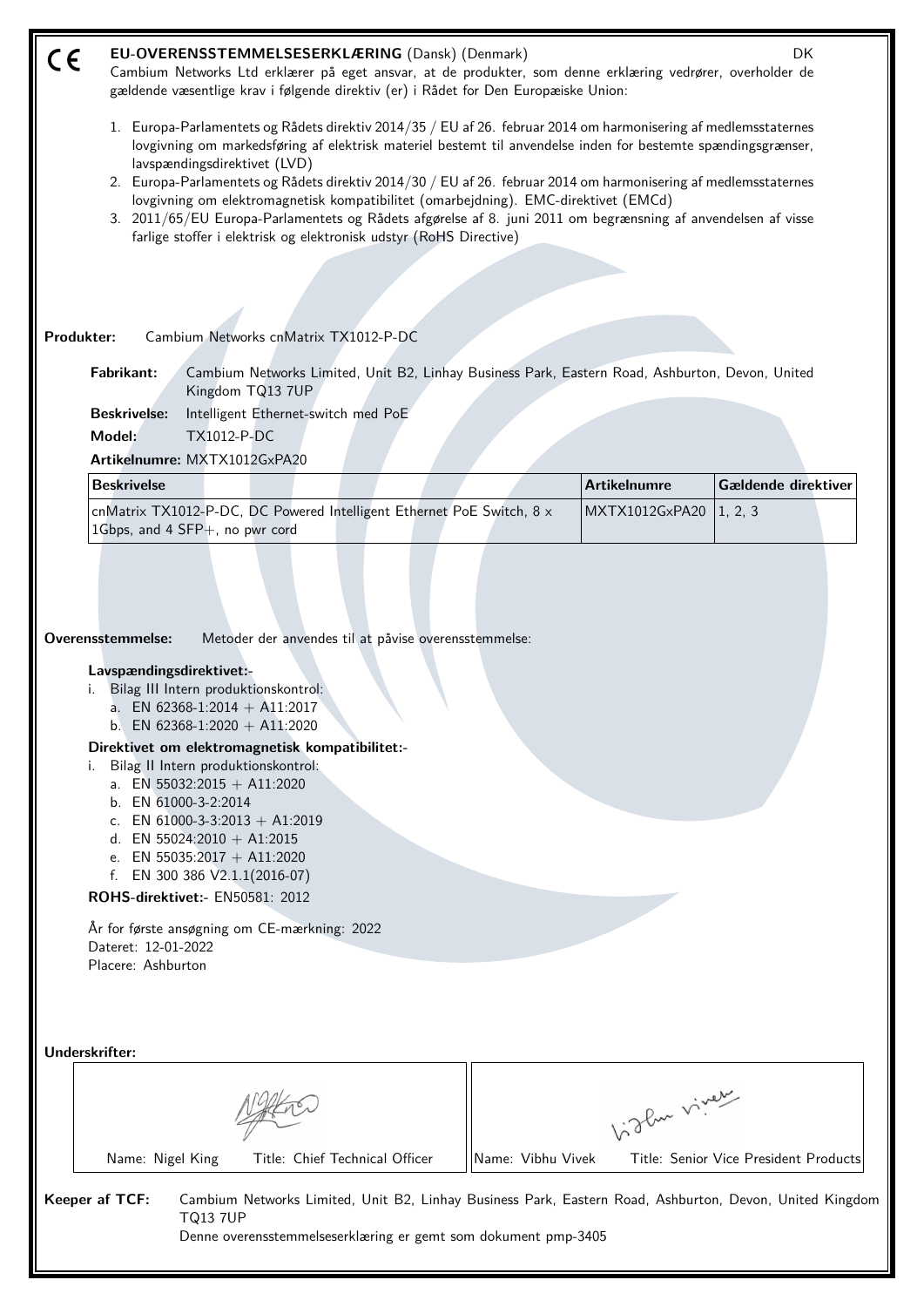| C€ | EU-KONFORMITÄTSERKLÄRUNG (Deutch) (Germany, Austria, Lichenstein, Switzerland)<br>Cambium Networks Ltd erklärt in alleiniger Verantwortung, dass die Produkte, auf die sich diese Erklärung bezieht,<br>den geltenden grundlegenden Anforderungen der folgenden Richtlinie (n) des Rat der Europäischen Union:                                                                                                                                                                                                                                                                                                                                                                                                                                                                                 |                   |                    | DE AT LI CH                           |  |  |  |  |  |
|----|------------------------------------------------------------------------------------------------------------------------------------------------------------------------------------------------------------------------------------------------------------------------------------------------------------------------------------------------------------------------------------------------------------------------------------------------------------------------------------------------------------------------------------------------------------------------------------------------------------------------------------------------------------------------------------------------------------------------------------------------------------------------------------------------|-------------------|--------------------|---------------------------------------|--|--|--|--|--|
|    | 1. Richtlinie 2014/35 / EU des Europäischen Parlaments und des Rates vom 26. Februar 2014 zur Angleichung<br>der Rechtsvorschriften der Mitgliedstaaten über die Bereitstellung von elektrischen Geräten, die zur Verwendung<br>innerhalb bestimmter Spannungsgrenzen bestimmt sind, auf dem Markt, Niederspannungsrichtlinie (LVD)<br>2. Richtlinie 2014/30 / EU des Europäischen Parlaments und des Rates vom 26. Februar 2014 zur Angleichung<br>der Rechtsvorschriften der Mitgliedstaaten über die elektromagnetische Verträglichkeit (Neufassung). EMV-<br>Richtlinie (EMV-Richtlinie)<br>3. 2011/65/EU des Europäischen Parlaments und des Rates vom 8. Juni 2011 zur Beschränkung der Verwendung<br>bestimmter gefährlicher Stoffe in Elektro- und Elektronikgeräten (RoHS-Richtlinie) |                   |                    |                                       |  |  |  |  |  |
|    |                                                                                                                                                                                                                                                                                                                                                                                                                                                                                                                                                                                                                                                                                                                                                                                                |                   |                    |                                       |  |  |  |  |  |
|    | Cambium Networks cnMatrix TX1012-P-DC<br>Produkte:                                                                                                                                                                                                                                                                                                                                                                                                                                                                                                                                                                                                                                                                                                                                             |                   |                    |                                       |  |  |  |  |  |
|    | Hersteller:<br>Cambium Networks Limited, Unit B2, Linhay Business Park, Eastern Road, Ashburton, Devon, United<br>Kingdom TQ13 7UP                                                                                                                                                                                                                                                                                                                                                                                                                                                                                                                                                                                                                                                             |                   |                    |                                       |  |  |  |  |  |
|    | Beschreibung: Intelligenter Ethernet-Switch mit PoE                                                                                                                                                                                                                                                                                                                                                                                                                                                                                                                                                                                                                                                                                                                                            |                   |                    |                                       |  |  |  |  |  |
|    | Modell:<br><b>TX1012-P-DC</b><br>Teilnummern: MXTX1012GxPA20                                                                                                                                                                                                                                                                                                                                                                                                                                                                                                                                                                                                                                                                                                                                   |                   |                    |                                       |  |  |  |  |  |
|    | <b>Beschreibung</b>                                                                                                                                                                                                                                                                                                                                                                                                                                                                                                                                                                                                                                                                                                                                                                            |                   | <b>Teilnummern</b> | Anwendbare<br><b>Richtlinien</b>      |  |  |  |  |  |
|    | cnMatrix TX1012-P-DC, DC Powered Intelligent Ethernet PoE Switch, 8 x<br>1Gbps, and 4 SFP+, no pwr cord                                                                                                                                                                                                                                                                                                                                                                                                                                                                                                                                                                                                                                                                                        |                   | MXTX1012GxPA20     | 1, 2, 3                               |  |  |  |  |  |
|    | Konformität:<br>Methoden zum Nachweis der Konformität:<br>Niederspannungsrichtlinie:-<br>nhang III Interne Produktionskontrolleg:<br>i.<br>a. EN 62368-1:2014 + A11:2017<br>b. EN 62368-1:2020 + A11:2020<br>Richtlinie zur elektromagnetischen Verträglichkeit:-<br>Anhang II Interne Produktionskontrolle:<br>i.<br>a. EN 55032:2015 + A11:2020<br>b. EN 61000-3-2:2014<br>c. EN 61000-3-3:2013 + A1:2019<br>d. EN 55024:2010 + A1:2015<br>e. EN 55035:2017 + A11:2020<br>f. EN 300 386 $V2.1.1(2016-07)$<br>ROHS-Richtlinie:- EN50581: 2012<br>År for første ansøgning om CE-mærkning: 2022<br>Datiert: 12-01-2022<br>Ort: Ashburton                                                                                                                                                        |                   |                    |                                       |  |  |  |  |  |
|    | Unterschriften:                                                                                                                                                                                                                                                                                                                                                                                                                                                                                                                                                                                                                                                                                                                                                                                |                   |                    |                                       |  |  |  |  |  |
|    |                                                                                                                                                                                                                                                                                                                                                                                                                                                                                                                                                                                                                                                                                                                                                                                                |                   | birthe vivey       |                                       |  |  |  |  |  |
|    | Title: Chief Technical Officer<br>Name: Nigel King                                                                                                                                                                                                                                                                                                                                                                                                                                                                                                                                                                                                                                                                                                                                             | Name: Vibhu Vivek |                    | Title: Senior Vice President Products |  |  |  |  |  |
|    | Hüter des TCF:<br>Cambium Networks Limited, Unit B2, Linhay Business Park, Eastern Road, Ashburton, Devon, United Kingdom<br><b>TQ13 7UP</b><br>Diese Konformitätserklärung ist als Dokument gespeichert pmp-3405                                                                                                                                                                                                                                                                                                                                                                                                                                                                                                                                                                              |                   |                    |                                       |  |  |  |  |  |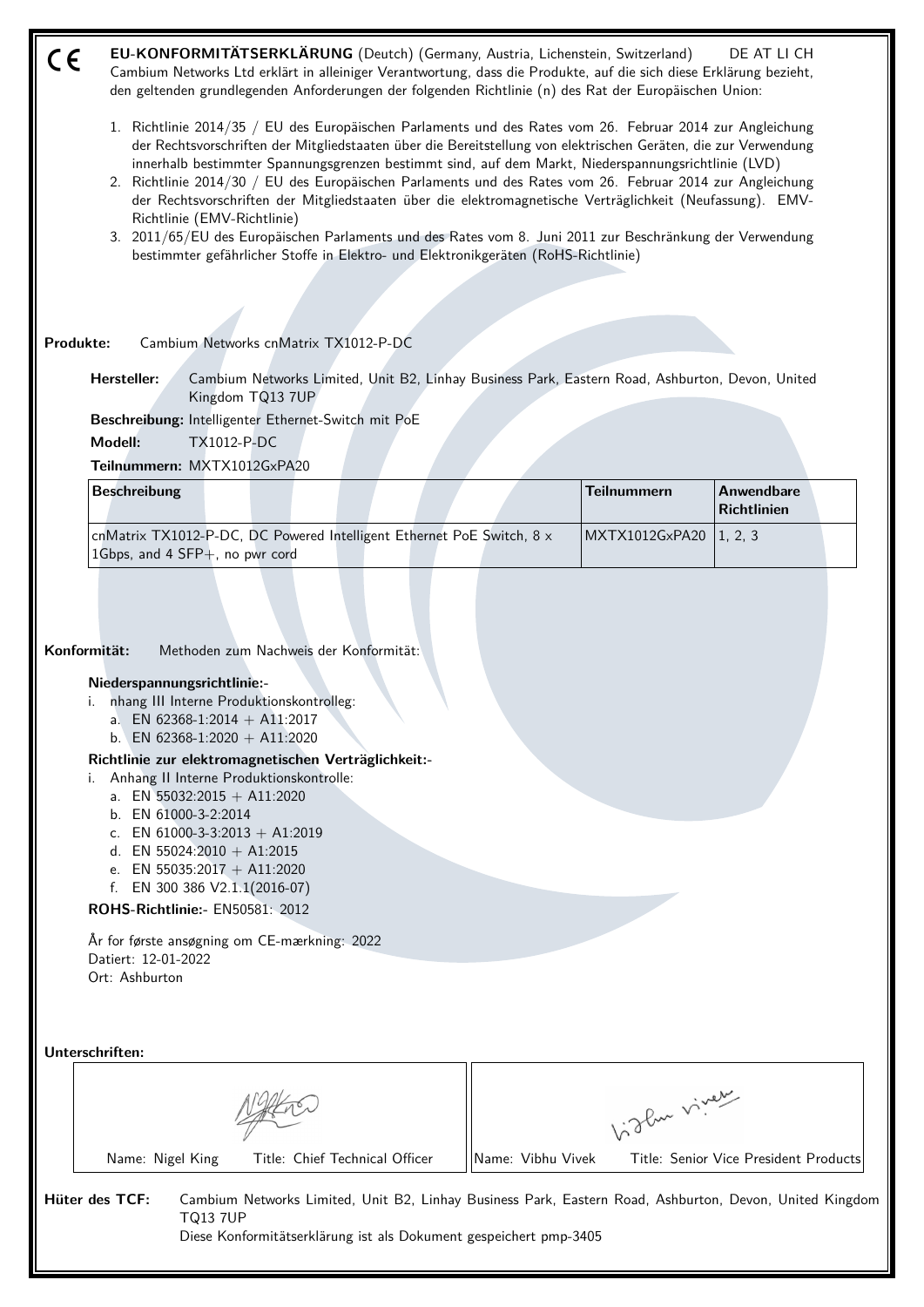| CE         | ELi VASTAVUSDEKLARATSIOON (Eesti) (Estonia)<br>EE<br>Cambium Networks Ltd deklareerib ainuisikuliselt, et tooted, millele käesolev deklaratsioon on seotud, vastavad<br>Euroopa Ühenduste Nõukogu järgmise direktiivi (de) le Euroopa Liidu Nõukogu: |     |                                                                                                                                                                                                                                                                                                                            |                                                                                                                                                                                                                                                                                                                                                                                                                                                                                                                                                                                                                                                                       |                   |                |                                                                                                              |  |
|------------|------------------------------------------------------------------------------------------------------------------------------------------------------------------------------------------------------------------------------------------------------|-----|----------------------------------------------------------------------------------------------------------------------------------------------------------------------------------------------------------------------------------------------------------------------------------------------------------------------------|-----------------------------------------------------------------------------------------------------------------------------------------------------------------------------------------------------------------------------------------------------------------------------------------------------------------------------------------------------------------------------------------------------------------------------------------------------------------------------------------------------------------------------------------------------------------------------------------------------------------------------------------------------------------------|-------------------|----------------|--------------------------------------------------------------------------------------------------------------|--|
|            |                                                                                                                                                                                                                                                      |     | tamist, Madalpingeseadmete direktiiv (LVD)                                                                                                                                                                                                                                                                                 | 1. Euroopa Parlamendi ja nõukogu direktiiv 2014/35 / EL, 26. veebruar 2014, mis käsitleb teatavates pingeva-<br>hemikes kasutatavaid elektriseadmeid turul kättesaadavaks tegemist käsitlevate liikmesriikide õigusaktide ühtlus-<br>2. Euroopa Parlamendi ja nõukogu direktiiv 2014/30 / EL, 26. veebruar 2014, elektromagnetilist ühilduvust käsitl-<br>evate liikmesriikide õigusaktide ühtlustamise kohta (uuestisõnastamine). EMC direktiiv (EMCd)<br>3. 2011/65/EU Euroopa Parlamendi ja nõukogu otsus, 8. juuni 2011, teatavate ohtlike ainete kasutamise piiramise<br>kohta elektri- ja elektroonikaseadmetes (ohtlike ainete kasutamise piiramise direktiiv) |                   |                |                                                                                                              |  |
| Tooted:    |                                                                                                                                                                                                                                                      |     | Cambium Networks cnMatrix TX1012-P-DC                                                                                                                                                                                                                                                                                      |                                                                                                                                                                                                                                                                                                                                                                                                                                                                                                                                                                                                                                                                       |                   |                |                                                                                                              |  |
|            | Tootja:                                                                                                                                                                                                                                              |     | Kingdom TQ13 7UP                                                                                                                                                                                                                                                                                                           | Cambium Networks Limited, Unit B2, Linhay Business Park, Eastern Road, Ashburton, Devon, United                                                                                                                                                                                                                                                                                                                                                                                                                                                                                                                                                                       |                   |                |                                                                                                              |  |
|            | Kirjeldus:<br>Mudel:                                                                                                                                                                                                                                 |     | <b>TX1012-P-DC</b><br>Osade numbrid: MXTX1012GxPA20                                                                                                                                                                                                                                                                        | Intelligentne PoE-ga Etherneti lüliti                                                                                                                                                                                                                                                                                                                                                                                                                                                                                                                                                                                                                                 |                   |                |                                                                                                              |  |
|            | <b>Kirjeldus</b>                                                                                                                                                                                                                                     |     |                                                                                                                                                                                                                                                                                                                            |                                                                                                                                                                                                                                                                                                                                                                                                                                                                                                                                                                                                                                                                       |                   | Osade numbrid  | Kohaldatavad<br>direktiivid                                                                                  |  |
|            | 1Gbps, and 4 SFP+, no pwr cord                                                                                                                                                                                                                       |     |                                                                                                                                                                                                                                                                                                                            | cnMatrix TX1012-P-DC, DC Powered Intelligent Ethernet PoE Switch, 8 x                                                                                                                                                                                                                                                                                                                                                                                                                                                                                                                                                                                                 |                   | MXTX1012GxPA20 | 1, 2, 3                                                                                                      |  |
|            | Madalpinge direktiiv:-<br>III lisa Tootmise sisekontroll:<br>Il lisa Tootmise sisekontroll:<br>b. EN 61000-3-2:2014<br>ROHS direktiiv:- EN50581: 2012<br>Kuupäevastatud: 12-01-2022<br>Koht: Ashburton                                               |     | a. EN 62368-1:2014 + A11:2017<br>b. EN 62368-1:2020 + A11:2020<br>Elektromagnetilise ühilduvuse direktiiv:-<br>a. EN 55032:2015 + A11:2020<br>c. EN 61000-3-3:2013 + A1:2019<br>d. EN 55024:2010 + A1:2015<br>e. EN 55035:2017 + A11:2020<br>f. EN 300 386 $V2.1.1(2016-07)$<br>Year of first application of CE mark: 2022 |                                                                                                                                                                                                                                                                                                                                                                                                                                                                                                                                                                                                                                                                       |                   |                |                                                                                                              |  |
| Allkirjad: |                                                                                                                                                                                                                                                      |     |                                                                                                                                                                                                                                                                                                                            |                                                                                                                                                                                                                                                                                                                                                                                                                                                                                                                                                                                                                                                                       |                   | Light viney    |                                                                                                              |  |
|            | Name: Nigel King                                                                                                                                                                                                                                     |     |                                                                                                                                                                                                                                                                                                                            | Title: Chief Technical Officer                                                                                                                                                                                                                                                                                                                                                                                                                                                                                                                                                                                                                                        | Name: Vibhu Vivek |                | Title: Senior Vice President Products                                                                        |  |
|            | TCF valdaja:                                                                                                                                                                                                                                         | 7UP |                                                                                                                                                                                                                                                                                                                            | See vastavusdeklaratsioon salvestatakse dokumendina pmp-3405                                                                                                                                                                                                                                                                                                                                                                                                                                                                                                                                                                                                          |                   |                | Cambium Networks Limited, Unit B2, Linhay Business Park, Eastern Road, Ashburton, Devon, United Kingdom TQ13 |  |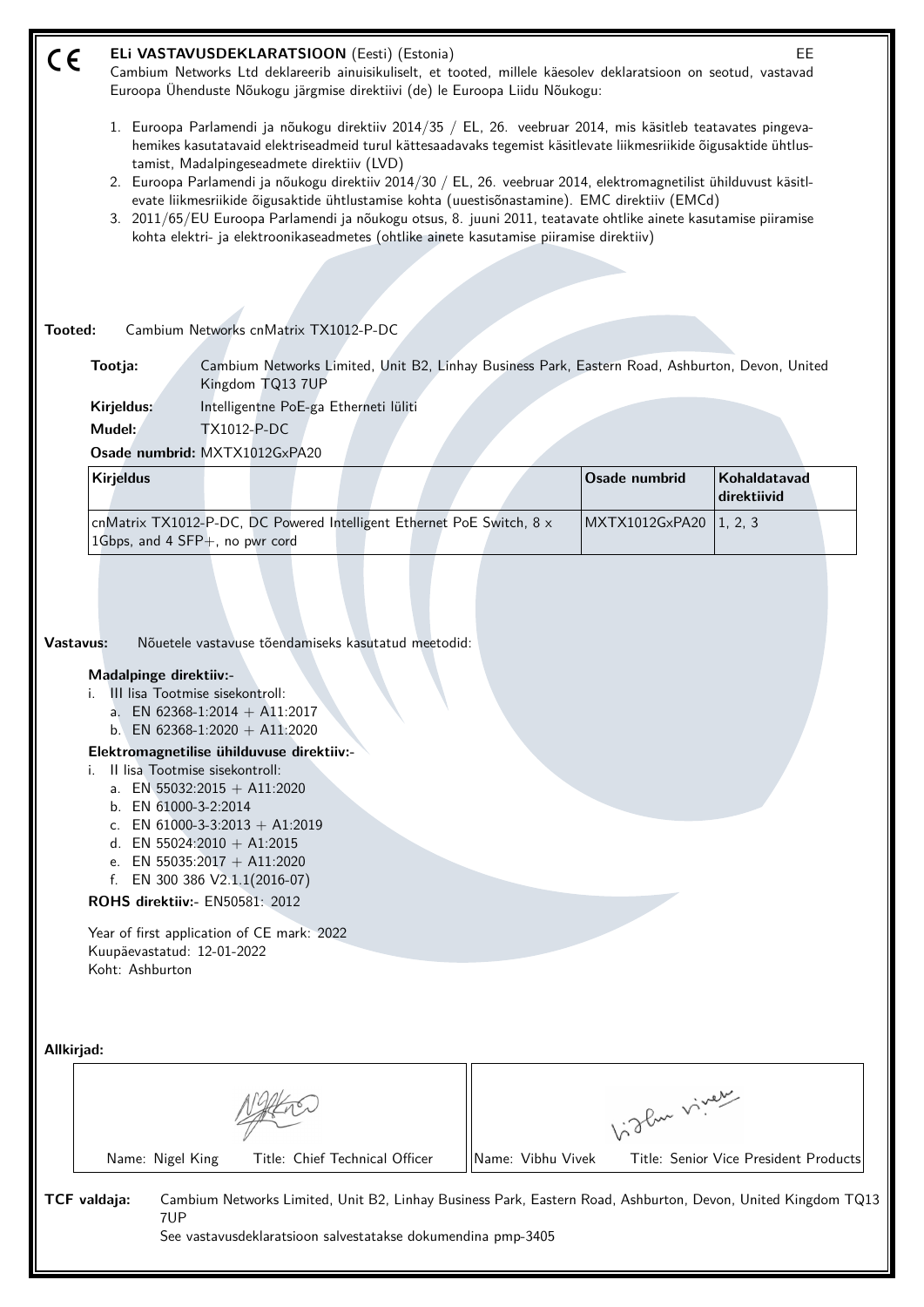| CE        | EU-VAATIMUSTENMUKAISUUSVAKUUTUS (Suomalainen) (Finland)<br>FL<br>Cambium Networks Ltd on yksin vastuussa siitä, että tuotteet, joihin tämä vakuutus koskee, ovat Euroopan unionin<br>neuvosto seuraavien direktiivien tai niitä koskevien olennaisten vaatimusten mukaiset:                                                                                                                                                                                                                                                                                                                                                                                                                                                          |                   |                                     |  |  |  |  |  |
|-----------|--------------------------------------------------------------------------------------------------------------------------------------------------------------------------------------------------------------------------------------------------------------------------------------------------------------------------------------------------------------------------------------------------------------------------------------------------------------------------------------------------------------------------------------------------------------------------------------------------------------------------------------------------------------------------------------------------------------------------------------|-------------------|-------------------------------------|--|--|--|--|--|
|           | 1. Euroopan parlamentin ja neuvoston direktiivi 2014/35 / EU, annettu 26 päivänä helmikuuta 2014, tiettyjen<br>jännitealueilla toimivien sähkölaitteiden saataville saattamista koskevan jäsenvaltioiden lainsäädännön lähentämis-<br>estä, pienjännitedirektiivi (LVD)<br>2. Euroopan parlamentin ja neuvoston direktiivi 2014/30 / EU, annettu 26 päivänä helmikuuta 2014, sähkömag-<br>neettista yhteensopivuutta koskevan jäsenvaltioiden lainsäädännön lähentämisestä (uudelleenlaadittu toisinto).<br>EMC-direktiivi (EMCd)<br>3. 2011/65/EU Euroopan parlamentin ja neuvoston 8. kesäkuuta 2011 antama lausunto tiettyjen vaarallisten<br>aineiden käytön rajoittamisesta sähkö- ja elektroniikkalaitteissa (RoHS-direktiivi) |                   |                                     |  |  |  |  |  |
| Tuotteet: | Cambium Networks cnMatrix TX1012-P-DC                                                                                                                                                                                                                                                                                                                                                                                                                                                                                                                                                                                                                                                                                                |                   |                                     |  |  |  |  |  |
|           | Cambium Networks Limited, Unit B2, Linhay Business Park, Eastern Road, Ashburton, Devon, United<br>Valmistaja:<br>Kingdom TQ13 7UP<br>Kuvaus:<br>Älykäs Ethernet-kytkin PoE:llä<br>Malli:<br><b>TX1012-P-DC</b><br>Osanumerot: MXTX1012GxPA20                                                                                                                                                                                                                                                                                                                                                                                                                                                                                        |                   |                                     |  |  |  |  |  |
|           | <b>Kuvaus</b>                                                                                                                                                                                                                                                                                                                                                                                                                                                                                                                                                                                                                                                                                                                        | <b>Osanumerot</b> | <b>Sovellettavat</b><br>direktiivit |  |  |  |  |  |
|           | cnMatrix TX1012-P-DC, DC Powered Intelligent Ethernet PoE Switch, 8 x<br>1Gbps, and 4 SFP+, no pwr cord                                                                                                                                                                                                                                                                                                                                                                                                                                                                                                                                                                                                                              | MXTX1012GxPA20    | 1, 2, 3                             |  |  |  |  |  |
|           | Vaatimustenmukaisuus:<br>Vaatimustenmukaisuuden osoittamismenetelmät:<br>Pienjännitedirektiivi:-<br>Liite III Sisäinen tuotannonvalvonta:<br>a. EN 62368-1:2014 + A11:2017<br>b. EN 62368-1:2020 + A11:2020<br>Sähkömagneettisen yhteensopivuuden direktiivi:-<br>Liite II Sisäinen tuotannonvalvonta:<br>i.<br>a. EN 55032:2015 + A11:2020<br>b. EN 61000-3-2:2014<br>c. EN 61000-3-3:2013 + A1:2019<br>d. EN 55024:2010 + A1:2015<br>e. EN 55035:2017 + A11:2020<br>f. EN 300 386 $V2.1.1(2016-07)$<br>RoHS-direktiivi:- EN50581: 2012<br>CE-merkinnän ensimmäisen käyttöönoton vuosi: 2022<br>Päivätty: 12-01-2022<br>Paikka: Ashburton                                                                                           |                   |                                     |  |  |  |  |  |
|           | Allekirjoitukset:                                                                                                                                                                                                                                                                                                                                                                                                                                                                                                                                                                                                                                                                                                                    |                   |                                     |  |  |  |  |  |
|           |                                                                                                                                                                                                                                                                                                                                                                                                                                                                                                                                                                                                                                                                                                                                      | birthe viver      |                                     |  |  |  |  |  |

**TCF: n vartija:** Cambium Networks Limited, Unit B2, Linhay Business Park, Eastern Road, Ashburton, Devon, United Kingdom TQ13 7UP Tämä vaatimustenmukaisuusvakuutus on tallennettu asiakirjaksi pmp-3405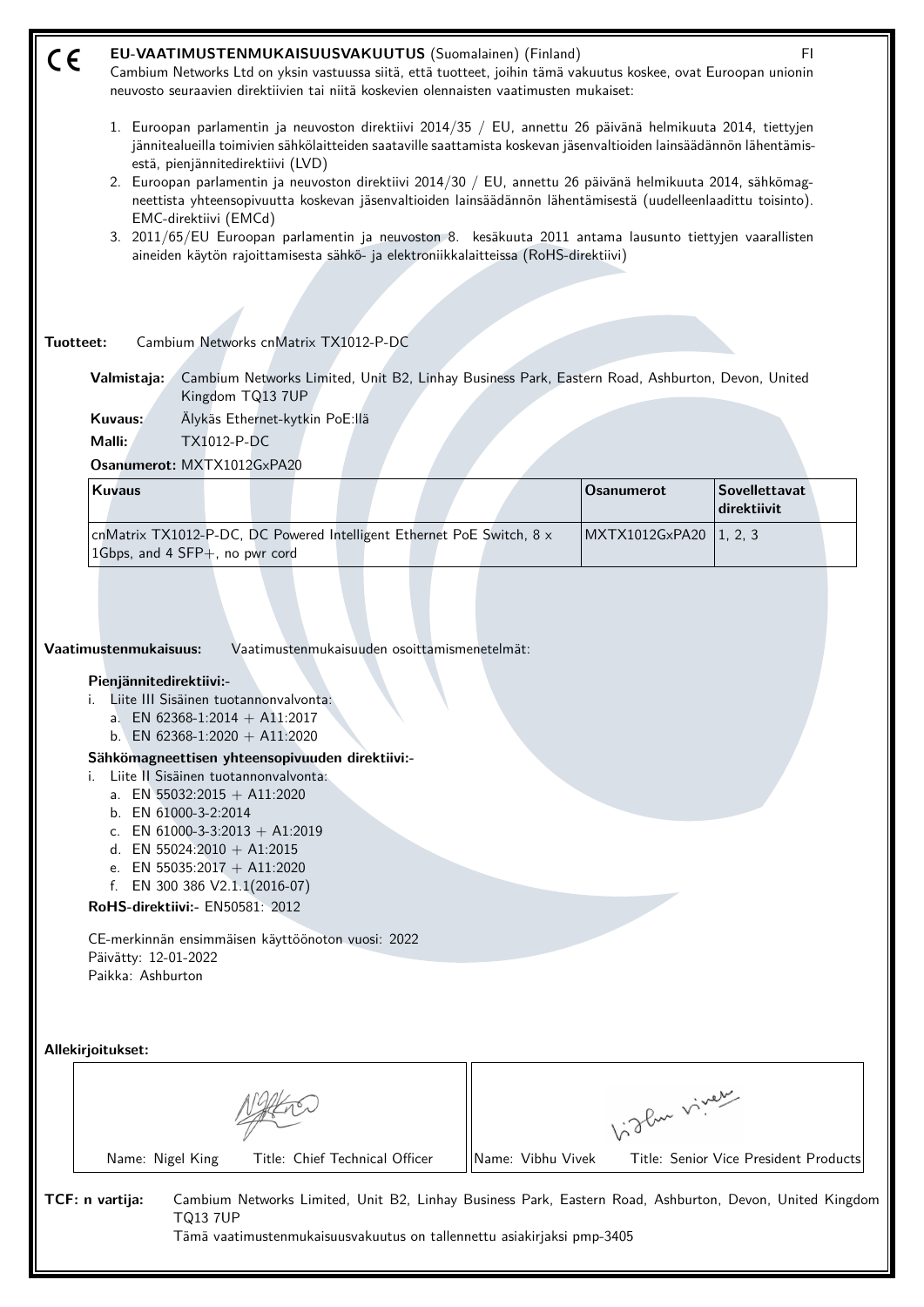- **DÉCLARATION DE CONFORMITÉ DE L'UE** (Français) (France, Luxembourg, Belgium) FR LU BE  $\epsilon$ Cambium Networks Ltd déclare sous sa seule responsabilité que les produits visés par la présente déclaration sont conformes aux exigences essentielles applicables de la (des) directive (s) suivante (s) du Conseil de l'Union européenne:
	- 1. Directive 2014/35 / UE du Parlement européen et du Conseil du 26 février 2014 relative à l'harmonisation des législations des États membres concernant la mise à disposition sur le marché d'équipements électriques conçus pour être utilisés dans certaines limites de tension, directive "basse tension" (LVD)
	- 2. Directive 2014/30 / UE du Parlement européen et du Conseil du 26 février 2014 relative à l'harmonisation des législations des États membres concernant la compatibilité électromagnétique (refonte). Directive CEM (EMCd)
	- 3. 2011/65/EU du Parlement européen et du Conseil du 8 juin 2011 relative à la limitation de l'utilisation de certaines substances dangereuses dans les équipements électriques et électroniques (directive RoHS)

**Des produits:** Cambium Networks cnMatrix TX1012-P-DC

| <b>Fabricant:</b> | Cambium Networks Limited, Unit B2, Linhay Business Park, Eastern Road, Ashburton, Devon,<br>United Kingdom TQ13 7UP |
|-------------------|---------------------------------------------------------------------------------------------------------------------|
| La description:   | Commutateur Ethernet intelligent avec PoE                                                                           |
| Modèle:           | TX1012-P-DC                                                                                                         |

**Les numéros de pièce:** MXTX1012GxPA20

| La description                                                        |  |  |  | Les numéros de<br>  pièce | <b>Directives</b><br>$ $ applicables |  |
|-----------------------------------------------------------------------|--|--|--|---------------------------|--------------------------------------|--|
| cnMatrix TX1012-P-DC, DC Powered Intelligent Ethernet PoE Switch, 8 x |  |  |  | MXTX1012GxPA20   1, 2, 3  |                                      |  |
| 1Gbps, and 4 $SFP+$ , no pwr cord                                     |  |  |  |                           |                                      |  |

**Conformité:** Méthodes utilisées pour démontrer la conformité:

## **Directive Basse Tension:-**

- i. AAnnexe III Contrôle interne de la production:
	- a. EN 62368-1:2014 + A11:2017
	- b. EN 62368-1:2020 + A11:2020

# **Directive sur la compatibilité électromagnétique:-**

- i. Annexe II Contrôle interne de la production:
	- a. EN 55032:2015 + A11:2020
	- b. EN 61000-3-2:2014
	- c. EN 61000-3-3:2013 + A1:2019
	- d. EN 55024:2010 + A1:2015
	- e. EN 55035:2017 + A11:2020
	- f. EN 300 386 V2.1.1(2016-07)

## **Directive ROHS:-** EN50581: 2012

Année de première application de la marque CE: 2022 Daté: 12-01-2022 Endroit: Ashburton

**Signatures:**

|                  |                                | glue viver        |                                                                                                         |  |
|------------------|--------------------------------|-------------------|---------------------------------------------------------------------------------------------------------|--|
| Name: Nigel King | Title: Chief Technical Officer | Name: Vibhu Vivek | Title: Senior Vice President Products                                                                   |  |
| Gardien du TCF:  | ГQ13 7UP                       |                   | Cambium Networks Limited, Unit B2, Linhay Business Park, Eastern Road, Ashburton, Devon, United Kingdom |  |

Cette déclaration de conformité est stockée en tant que document pmp-3405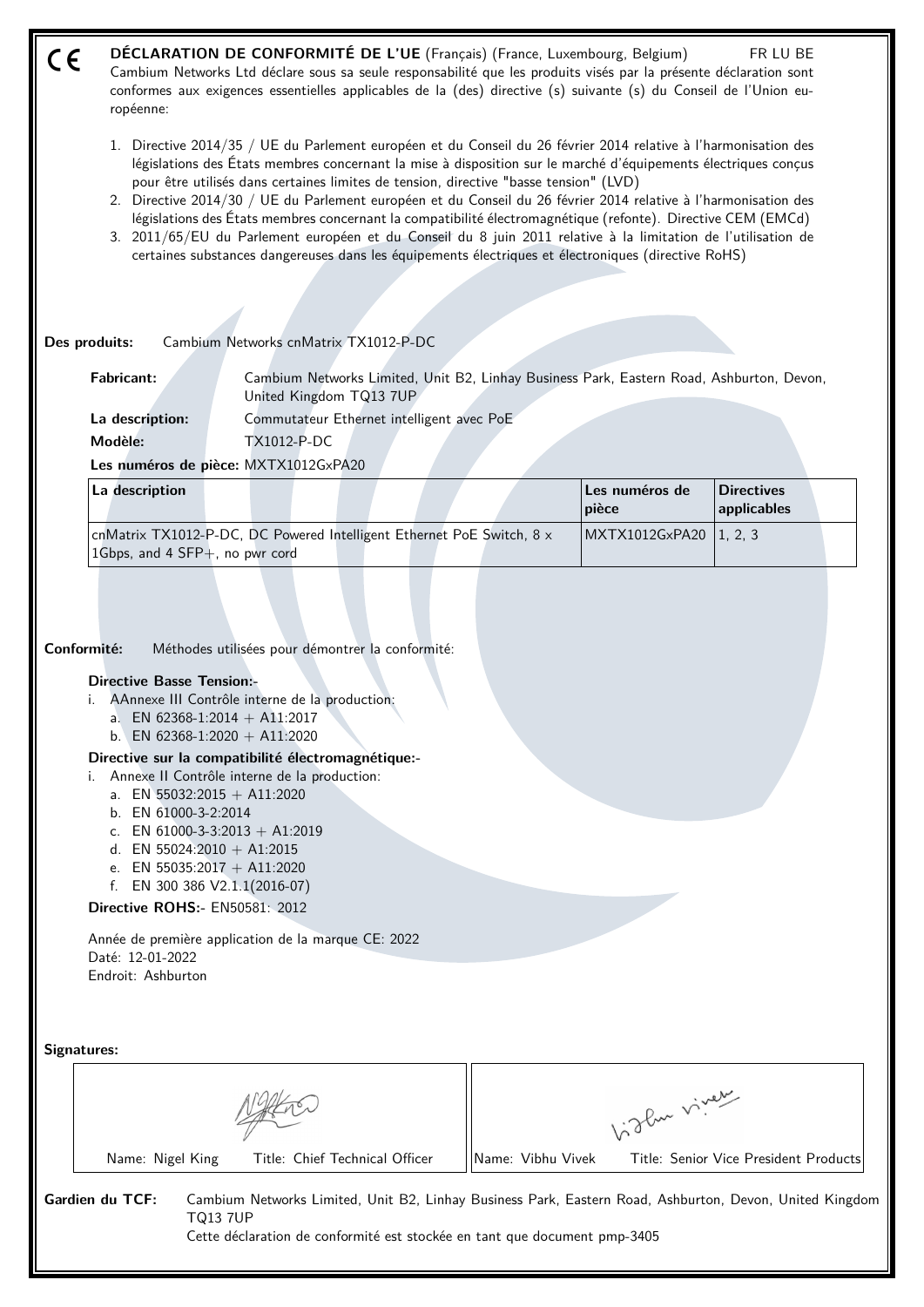| CE                  | EU MEGFELELŐSÉGI NYILATKOZAT (Magyar) (Hungary)<br>Cambium Networks Ltd kizárólagos felelőssége mellett kijelenti, hogy a termékek, amelyekre ez a nyilatkozat<br>vonatkozik, megfelelnek Az Európai Unió Tanácsa következő irányelv (ek) nek vonatkozó alapvető követelményeinek:                                                                                                                                                                                                                                                                                                                                                                                                                                  |                   |                   | HU                                    |
|---------------------|---------------------------------------------------------------------------------------------------------------------------------------------------------------------------------------------------------------------------------------------------------------------------------------------------------------------------------------------------------------------------------------------------------------------------------------------------------------------------------------------------------------------------------------------------------------------------------------------------------------------------------------------------------------------------------------------------------------------|-------------------|-------------------|---------------------------------------|
|                     | 1. Az Európai Parlament és a Tanács 2014/35 / EU irányelve (2014. február 26.) a bizonyos feszültséghatáron<br>belüli használatra tervezett villamos készülékek forgalomba hozatalára vonatkozó tagállami jogszabályok össze-<br>hangolásáról, az alacsony feszültségű irányelvről (LVD)<br>2. Az Európai Parlament és a Tanács 2014/30 / EU irányelve (2014. február 26.) az elektromágneses összeférhetőségre<br>vonatkozó tagállami jogszabályok összehangolásáról (átdolgozás). EMC irányelv (EMCd)<br>3. 2011/65/EU Az Európai Parlament és a Tanács 2011. június 8-i határozata az egyes veszélyes anyagok elektro-<br>mos és elektronikus berendezésekben való alkalmazásának korlátozásáról (RoHS irányelv) |                   |                   |                                       |
| Termékek:           | Cambium Networks cnMatrix TX1012-P-DC                                                                                                                                                                                                                                                                                                                                                                                                                                                                                                                                                                                                                                                                               |                   |                   |                                       |
|                     | Cambium Networks Limited, Unit B2, Linhay Business Park, Eastern Road, Ashburton, Devon, United<br>Gyártó:<br>Kingdom TQ13 7UP                                                                                                                                                                                                                                                                                                                                                                                                                                                                                                                                                                                      |                   |                   |                                       |
|                     | Leírás:<br>Intelligens Ethernet kapcsoló PoE-vel                                                                                                                                                                                                                                                                                                                                                                                                                                                                                                                                                                                                                                                                    |                   |                   |                                       |
|                     | Modell:<br><b>TX1012-P-DC</b><br>Cikkszámok: MXTX1012GxPA20                                                                                                                                                                                                                                                                                                                                                                                                                                                                                                                                                                                                                                                         |                   |                   |                                       |
|                     | Leírás                                                                                                                                                                                                                                                                                                                                                                                                                                                                                                                                                                                                                                                                                                              |                   | <b>Cikkszámok</b> | Alkalmazandó<br>irányelvek            |
|                     | cnMatrix TX1012-P-DC, DC Powered Intelligent Ethernet PoE Switch, 8 x<br>1Gbps, and 4 SFP+, no pwr cord                                                                                                                                                                                                                                                                                                                                                                                                                                                                                                                                                                                                             |                   | MXTX1012GxPA20    | 1, 2, 3                               |
| Megfelelőség:<br>i. | A megfelelőség igazolására használt módszerek:<br>Alacsony feszültségű irányelv:-<br>III. Melléklet Belső gyártásellenőrzés:<br>a. EN 62368-1:2014 + A11:2017<br>b. EN 62368-1:2020 + A11:2020<br>Elektromágneses összeférhetőségi irányelv:-<br>i. II. Melléklet Belső gyártásellenőrzés:<br>a. EN 55032:2015 + A11:2020<br>b. EN 61000-3-2:2014<br>c. EN 61000-3-3:2013 + A1:2019<br>d. EN 55024:2010 + A1:2015<br>e. EN 55035:2017 + A11:2020<br>EN 300 386 V2.1.1(2016-07)<br>f.<br>ROHS irányelv:- EN50581: 2012<br>Year of first application of CE mark: 2022<br>Keltezett: 12-01-2022<br>Hely: Ashburton                                                                                                     |                   |                   |                                       |
| Aláírások:          |                                                                                                                                                                                                                                                                                                                                                                                                                                                                                                                                                                                                                                                                                                                     |                   |                   |                                       |
|                     |                                                                                                                                                                                                                                                                                                                                                                                                                                                                                                                                                                                                                                                                                                                     |                   | birthe vivey      |                                       |
|                     | Title: Chief Technical Officer<br>Name: Nigel King                                                                                                                                                                                                                                                                                                                                                                                                                                                                                                                                                                                                                                                                  | Name: Vibhu Vivek |                   | Title: Senior Vice President Products |
| A TCF őre:          | Cambium Networks Limited, Unit B2, Linhay Business Park, Eastern Road, Ashburton, Devon, United Kingdom TQ13<br>7UP<br>Ez a Megfelelőségi nyilatkozat dokumentumként kerül tárolásra pmp-3405                                                                                                                                                                                                                                                                                                                                                                                                                                                                                                                       |                   |                   |                                       |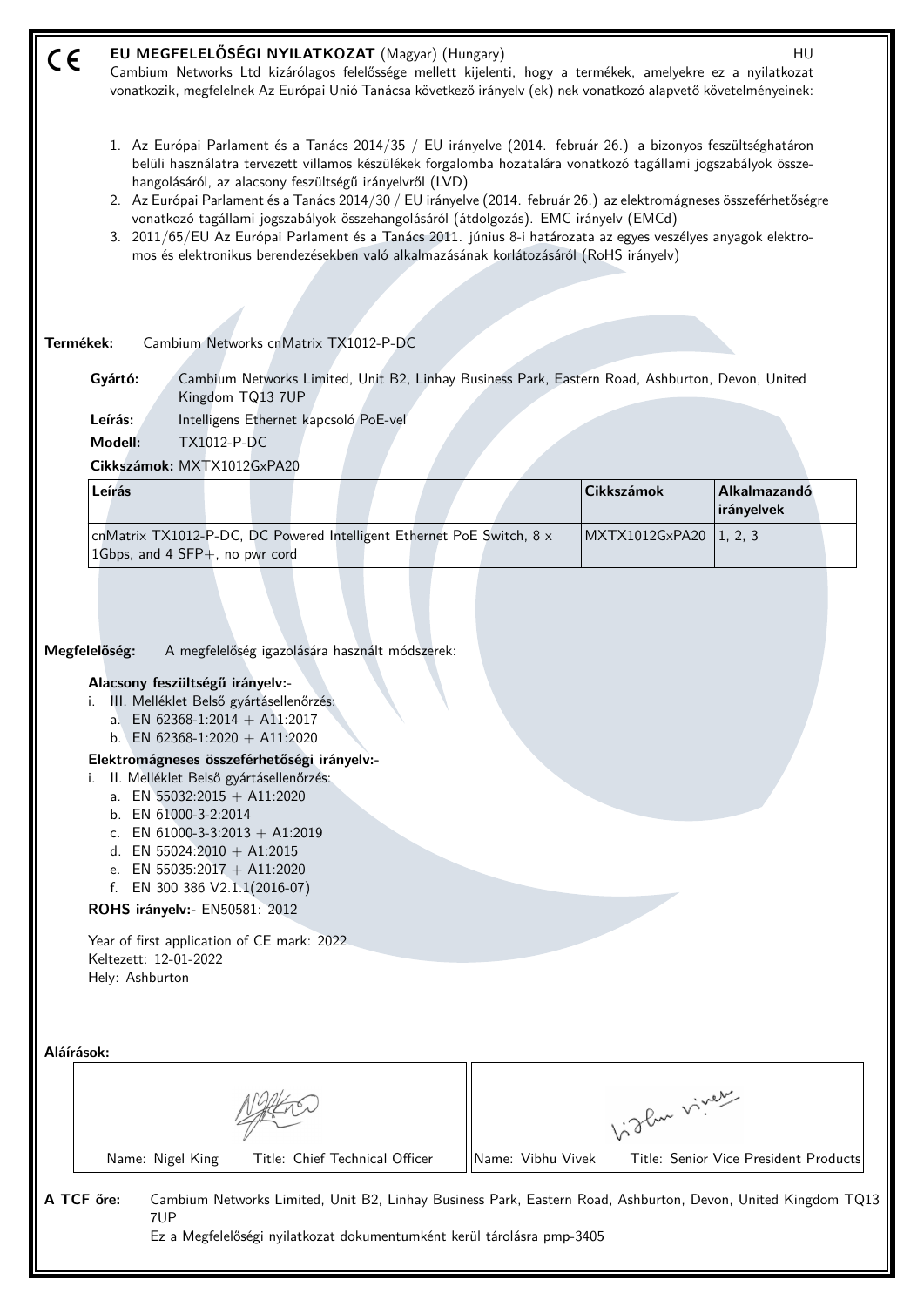| CE     | ESB LEYFISYFIRLÝSING (Ísland) (Iceland)<br>IS<br>Cambium Networks Ltd lýsir því yfir á eigin ábyrgð að vörurnar, sem þessi yfirlýsing varðar, eru í samræmi við<br>viðeigandi grunnkröfur eftirfarandi tilskipana Ráð Evrópusambandsins:                                                                                                                                                                                                                                                                                                                                                               |  |                   |                              |                                       |  |
|--------|--------------------------------------------------------------------------------------------------------------------------------------------------------------------------------------------------------------------------------------------------------------------------------------------------------------------------------------------------------------------------------------------------------------------------------------------------------------------------------------------------------------------------------------------------------------------------------------------------------|--|-------------------|------------------------------|---------------------------------------|--|
|        | 1. Tilskipun Evrópuþingsins og ráðsins 2014/35 / ESB frá 26. febrúar 2014 um samræmingu laga aðildarríkjanna<br>varðandi gerð á markað á raftæki sem ætlað er til notkunar innan tiltekinna spennumarka, tilskipun um lágspennu<br>(IVD)<br>2. Tilskipun Evrópuþingsins og ráðsins 2014/30 / ESB frá 26. febrúar 2014 um samræmingu á lögum aðildarríkjanna<br>um rafsegulsviðssamhæfi (endurstilla). EMC tilskipun (EMCd)<br>3. 2011/65/EU Evrópubingsins og ráðsins frá 8. júní 2011 um takmörkun á notkun tiltekinna hættulegra efna í<br>raf- og rafeindabúnaði (RoHS tilskipun)                   |  |                   |                              |                                       |  |
|        |                                                                                                                                                                                                                                                                                                                                                                                                                                                                                                                                                                                                        |  |                   |                              |                                       |  |
| Vörur: | Cambium Networks cnMatrix TX1012-P-DC                                                                                                                                                                                                                                                                                                                                                                                                                                                                                                                                                                  |  |                   |                              |                                       |  |
|        | Framleiðandi: Cambium Networks Limited, Unit B2, Linhay Business Park, Eastern Road, Ashburton, Devon, United<br>Kingdom TQ13 7UP                                                                                                                                                                                                                                                                                                                                                                                                                                                                      |  |                   |                              |                                       |  |
|        | Lýsing:<br>Greindur Ethernet Switch með PoE                                                                                                                                                                                                                                                                                                                                                                                                                                                                                                                                                            |  |                   |                              |                                       |  |
|        | Líkan:<br>TX1012-P-DC                                                                                                                                                                                                                                                                                                                                                                                                                                                                                                                                                                                  |  |                   |                              |                                       |  |
|        | Hlutanúmer: MXTX1012GxPA20                                                                                                                                                                                                                                                                                                                                                                                                                                                                                                                                                                             |  |                   |                              |                                       |  |
|        | Lýsing<br>cnMatrix TX1012-P-DC, DC Powered Intelligent Ethernet PoE Switch, 8 x                                                                                                                                                                                                                                                                                                                                                                                                                                                                                                                        |  |                   | Hlutanúmer<br>MXTX1012GxPA20 | Gildandi tilskipanir<br>1, 2, 3       |  |
|        | 1Gbps, and 4 SFP+, no pwr cord                                                                                                                                                                                                                                                                                                                                                                                                                                                                                                                                                                         |  |                   |                              |                                       |  |
|        | Aðferðir sem notaðar eru til að sýna fram á samræmi:<br>Samræmi:<br>Tilskipun um lágspennu:-<br>Viðauki III Innra framleiðslueftirlit:<br>a. EN 62368-1:2014 + A11:2017<br>b. EN 62368-1:2020 + A11:2020<br>Tilskipun um rafsegulsviðssamhæfi:-<br>i. Viðauki II Innra framleiðslueftirlit:<br>a. EN 55032:2015 + A11:2020<br>b. EN 61000-3-2:2014<br>c. EN 61000-3-3:2013 + A1:2019<br>d. EN 55024:2010 + A1:2015<br>e. EN 55035:2017 + A11:2020<br>EN 300 386 V2.1.1(2016-07)<br>f.<br>ROHS tilskipun:- EN50581: 2012<br>Ár fyrstu umsóknar CE-merkis: 2022<br>Dags: 12-01-2022<br>Staður: Ashburton |  |                   |                              |                                       |  |
|        | Undirskrift:                                                                                                                                                                                                                                                                                                                                                                                                                                                                                                                                                                                           |  |                   |                              |                                       |  |
|        |                                                                                                                                                                                                                                                                                                                                                                                                                                                                                                                                                                                                        |  |                   | Vidley vivey                 |                                       |  |
|        | Title: Chief Technical Officer<br>Name: Nigel King                                                                                                                                                                                                                                                                                                                                                                                                                                                                                                                                                     |  | Name: Vibhu Vivek |                              | Title: Senior Vice President Products |  |
|        | Umsjónarmaður TCF:<br>Cambium Networks Limited, Unit B2, Linhay Business Park, Eastern Road, Ashburton, Devon, United<br>Kingdom TQ13 7UP<br>Þessi yfirlýsing um samræmi er geymd sem skjal pmp-3405                                                                                                                                                                                                                                                                                                                                                                                                   |  |                   |                              |                                       |  |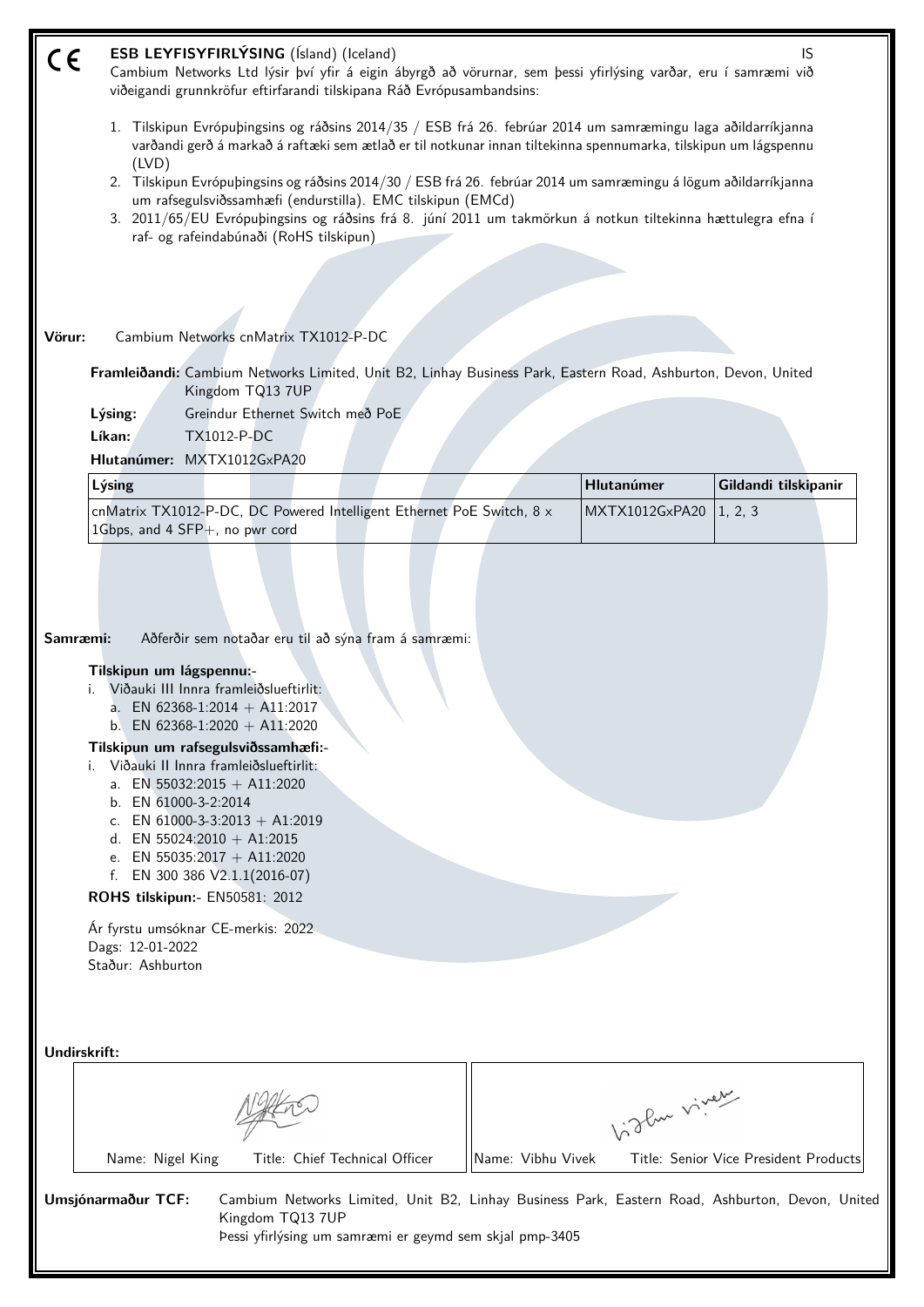| C€       |                                                                                                                                                                                                                                                                                                                                                                                                                           |                                                                                                                              |                   | DEARBHÚ COMHLÁNÚ AN AE (Gaeilge) (Ireland)<br>IE<br>Cambium Networks Ltd de réir a fhreagrachta amháin go gcomhlíonann na táirgí, lena mbaineann an dearbhú seo,<br>na ceanglais riachtanacha is infheidhme de Threoir (í) de chuid Comhairle an Aontais Eorpaigh: |                                       |  |  |  |
|----------|---------------------------------------------------------------------------------------------------------------------------------------------------------------------------------------------------------------------------------------------------------------------------------------------------------------------------------------------------------------------------------------------------------------------------|------------------------------------------------------------------------------------------------------------------------------|-------------------|--------------------------------------------------------------------------------------------------------------------------------------------------------------------------------------------------------------------------------------------------------------------|---------------------------------------|--|--|--|
|          | 1. Treoir 2014/35 / AE ó Pharlaimint na hEorpa agus ón gComhairle an 26 Feabhra 2014 maidir le comhchuibhiú<br>dhlíthe na mBallstát a bhaineann le trealamh leictreachais a cheapadh lena n-úsáid laistigh de theorainneacha<br>áirithe voltais, Treoir Iseal Voltais (LVD)                                                                                                                                               |                                                                                                                              |                   |                                                                                                                                                                                                                                                                    |                                       |  |  |  |
|          | 2. Treoir 2014/30 / AE ó Pharlaimint na hEorpa agus ón gComhairle an 26 Feabhra 2014 maidir le comhchuibhiú<br>dhlíthe na mBallstát a bhaineann le comhoiriúnacht leictreamaighnéadach (athmhúnlú). Treoir EMC (EMCd)<br>3. 2011/65/EU ó Pharlaimint na hEorpa agus ón gComhairle an 8 Meitheamh 2011 maidir le srianadh ar úsáid<br>substaintí guaiseacha áirithe i dtrealamh leictreach agus leictreonach (Treoir RoHS) |                                                                                                                              |                   |                                                                                                                                                                                                                                                                    |                                       |  |  |  |
|          |                                                                                                                                                                                                                                                                                                                                                                                                                           |                                                                                                                              |                   |                                                                                                                                                                                                                                                                    |                                       |  |  |  |
|          |                                                                                                                                                                                                                                                                                                                                                                                                                           |                                                                                                                              |                   |                                                                                                                                                                                                                                                                    |                                       |  |  |  |
| Táirgí:  |                                                                                                                                                                                                                                                                                                                                                                                                                           | Cambium Networks cnMatrix TX1012-P-DC                                                                                        |                   |                                                                                                                                                                                                                                                                    |                                       |  |  |  |
|          |                                                                                                                                                                                                                                                                                                                                                                                                                           |                                                                                                                              |                   |                                                                                                                                                                                                                                                                    |                                       |  |  |  |
|          | Déantóir:                                                                                                                                                                                                                                                                                                                                                                                                                 | Cambium Networks Limited, Unit B2, Linhay Business Park, Eastern Road, Ashburton, Devon,<br>United Kingdom TQ13 7UP          |                   |                                                                                                                                                                                                                                                                    |                                       |  |  |  |
|          | Cur síos:                                                                                                                                                                                                                                                                                                                                                                                                                 | Lasc Ethernet Chliste le PoE                                                                                                 |                   |                                                                                                                                                                                                                                                                    |                                       |  |  |  |
|          | <b>Mionsamhail:</b>                                                                                                                                                                                                                                                                                                                                                                                                       | TX1012-P-DC                                                                                                                  |                   |                                                                                                                                                                                                                                                                    |                                       |  |  |  |
|          |                                                                                                                                                                                                                                                                                                                                                                                                                           | Uimhreacha cuid: MXTX1012GxPA20                                                                                              |                   |                                                                                                                                                                                                                                                                    |                                       |  |  |  |
|          | Cur síos                                                                                                                                                                                                                                                                                                                                                                                                                  |                                                                                                                              |                   | Uimhreacha cuid                                                                                                                                                                                                                                                    | <b>Treoracha</b><br>Infheidhme        |  |  |  |
|          | 1Gbps, and 4 SFP+, no pwr cord                                                                                                                                                                                                                                                                                                                                                                                            | cnMatrix TX1012-P-DC, DC Powered Intelligent Ethernet PoE Switch, 8 x                                                        |                   | MXTX1012GxPA20                                                                                                                                                                                                                                                     | 1, 2, 3                               |  |  |  |
|          |                                                                                                                                                                                                                                                                                                                                                                                                                           |                                                                                                                              |                   |                                                                                                                                                                                                                                                                    |                                       |  |  |  |
|          | Comhréireacht:                                                                                                                                                                                                                                                                                                                                                                                                            | Modhanna a úsáidtear chun comhréireacht a léiriú:                                                                            |                   |                                                                                                                                                                                                                                                                    |                                       |  |  |  |
|          | Treoir maidir le Voltas Iseal:-                                                                                                                                                                                                                                                                                                                                                                                           |                                                                                                                              |                   |                                                                                                                                                                                                                                                                    |                                       |  |  |  |
|          | i.                                                                                                                                                                                                                                                                                                                                                                                                                        | larscríbhinn III Rialú inmheánach táirgeachta:<br>a. EN 62368-1:2014 + A11:2017                                              |                   |                                                                                                                                                                                                                                                                    |                                       |  |  |  |
|          |                                                                                                                                                                                                                                                                                                                                                                                                                           | b. EN 62368-1:2020 + A11:2020                                                                                                |                   |                                                                                                                                                                                                                                                                    |                                       |  |  |  |
|          | i.                                                                                                                                                                                                                                                                                                                                                                                                                        | Treoir Comhoiriúnacht Leictreamaighnéadach:-<br>larscríbhinn II Rialú inmheánach táirgeachta:<br>a. EN 55032:2015 + A11:2020 |                   |                                                                                                                                                                                                                                                                    |                                       |  |  |  |
|          | b. EN 61000-3-2:2014                                                                                                                                                                                                                                                                                                                                                                                                      |                                                                                                                              |                   |                                                                                                                                                                                                                                                                    |                                       |  |  |  |
|          |                                                                                                                                                                                                                                                                                                                                                                                                                           | c. EN 61000-3-3:2013 + A1:2019                                                                                               |                   |                                                                                                                                                                                                                                                                    |                                       |  |  |  |
|          | d. EN 55024:2010 + A1:2015                                                                                                                                                                                                                                                                                                                                                                                                | e. EN 55035:2017 + A11:2020                                                                                                  |                   |                                                                                                                                                                                                                                                                    |                                       |  |  |  |
|          |                                                                                                                                                                                                                                                                                                                                                                                                                           | f. EN 300 386 V2.1.1(2016-07)                                                                                                |                   |                                                                                                                                                                                                                                                                    |                                       |  |  |  |
|          | RoHS Treoir:- EN50581: 2012                                                                                                                                                                                                                                                                                                                                                                                               |                                                                                                                              |                   |                                                                                                                                                                                                                                                                    |                                       |  |  |  |
|          | Dáta: 12-01-2022                                                                                                                                                                                                                                                                                                                                                                                                          | Bliain an chéad iarratais ar an marc CE: 2022                                                                                |                   |                                                                                                                                                                                                                                                                    |                                       |  |  |  |
|          | Áit: Ashburton                                                                                                                                                                                                                                                                                                                                                                                                            |                                                                                                                              |                   |                                                                                                                                                                                                                                                                    |                                       |  |  |  |
|          |                                                                                                                                                                                                                                                                                                                                                                                                                           |                                                                                                                              |                   |                                                                                                                                                                                                                                                                    |                                       |  |  |  |
| Sínithe: |                                                                                                                                                                                                                                                                                                                                                                                                                           |                                                                                                                              |                   |                                                                                                                                                                                                                                                                    |                                       |  |  |  |
|          |                                                                                                                                                                                                                                                                                                                                                                                                                           |                                                                                                                              |                   |                                                                                                                                                                                                                                                                    |                                       |  |  |  |
|          |                                                                                                                                                                                                                                                                                                                                                                                                                           |                                                                                                                              |                   | birthe vivey                                                                                                                                                                                                                                                       |                                       |  |  |  |
|          | Name: Nigel King                                                                                                                                                                                                                                                                                                                                                                                                          | Title: Chief Technical Officer                                                                                               | Name: Vibhu Vivek |                                                                                                                                                                                                                                                                    | Title: Senior Vice President Products |  |  |  |
|          | Coimeádaí an TCF:                                                                                                                                                                                                                                                                                                                                                                                                         | Cambium Networks Limited, Unit B2, Linhay Business Park, Eastern Road, Ashburton, Devon, United Kingdom                      |                   |                                                                                                                                                                                                                                                                    |                                       |  |  |  |
|          |                                                                                                                                                                                                                                                                                                                                                                                                                           | <b>TQ13 7UP</b><br>Stóráiltear an Dearbhú Comhréireachta seo mar dhoiciméad pmp-3405                                         |                   |                                                                                                                                                                                                                                                                    |                                       |  |  |  |
|          |                                                                                                                                                                                                                                                                                                                                                                                                                           |                                                                                                                              |                   |                                                                                                                                                                                                                                                                    |                                       |  |  |  |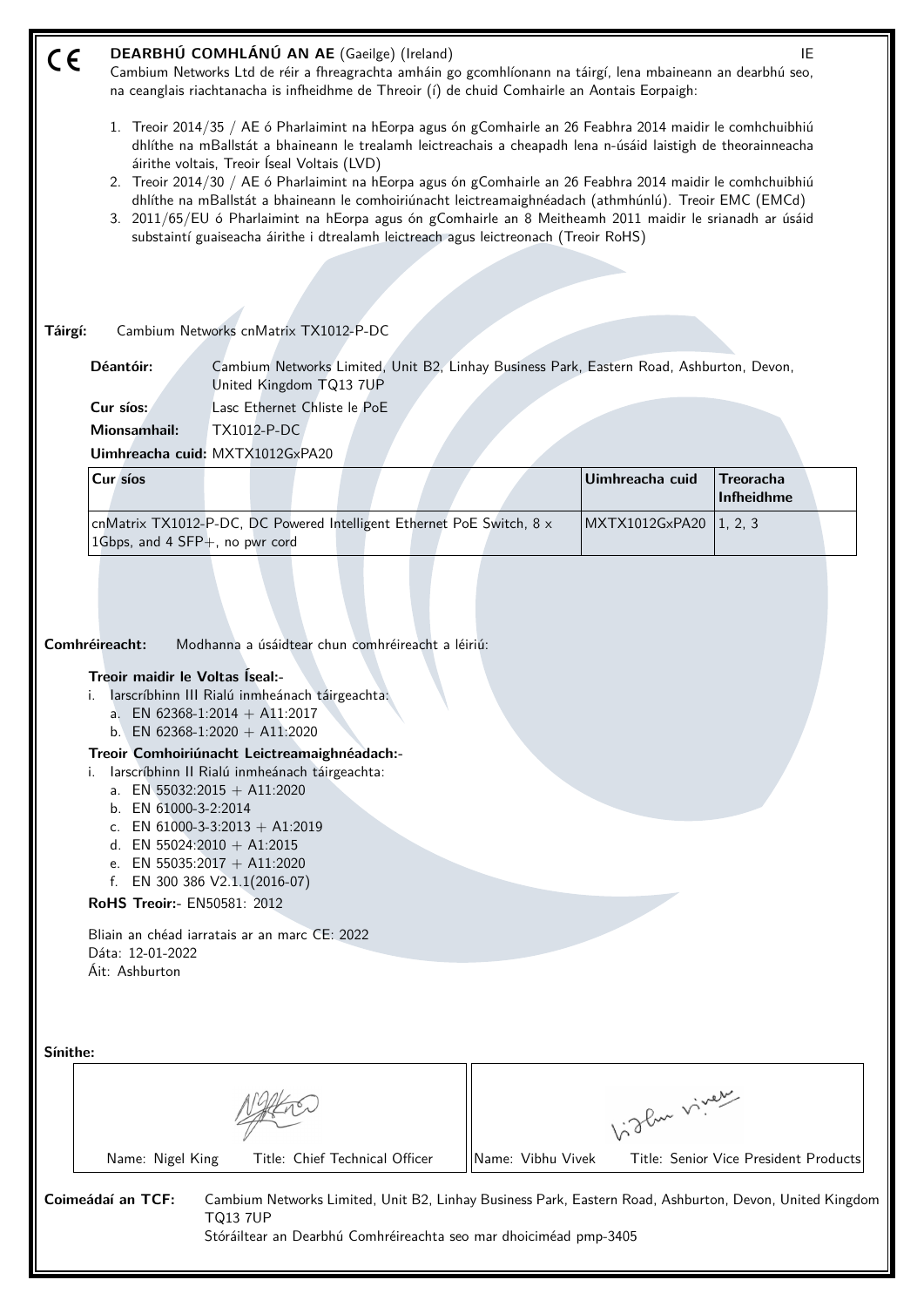| DICHIARAZIONE DI CONFORMITÀ DELL'UE (Italiano) (Italy)<br>IT<br>CE<br>Cambium Networks Ltd dichiara sotto la sua esclusiva responsabilità che i prodotti ai quali si riferisce la presente<br>dichiarazione sono conformi ai requisiti essenziali applicabili della seguente Direttiva del Consiglio dell'Unione euro-<br>pea: |                                                                                                                                                                                                                                                                                                                                                                                                                                                                                                                                                                                                                                                                                                                                                                                                         |                                                                                                                                                                                                                         |                 |                       |  |  |
|--------------------------------------------------------------------------------------------------------------------------------------------------------------------------------------------------------------------------------------------------------------------------------------------------------------------------------|---------------------------------------------------------------------------------------------------------------------------------------------------------------------------------------------------------------------------------------------------------------------------------------------------------------------------------------------------------------------------------------------------------------------------------------------------------------------------------------------------------------------------------------------------------------------------------------------------------------------------------------------------------------------------------------------------------------------------------------------------------------------------------------------------------|-------------------------------------------------------------------------------------------------------------------------------------------------------------------------------------------------------------------------|-----------------|-----------------------|--|--|
|                                                                                                                                                                                                                                                                                                                                | 1. Direttiva 2014/35 / UE del Parlamento europeo e del Consiglio, del 26 febbraio 2014, sull'armonizzazione<br>delle legislazioni degli Stati membri relative alla messa a disposizione sul mercato di apparecchiature elettriche<br>progettate per essere utilizzate entro determinati limiti di tensione, direttiva sulla bassa tensione (LVD)<br>2. Direttiva 2014/30 / UE del Parlamento europeo e del Consiglio, del 26 febbraio 2014, sull'armonizzazione delle<br>legislazioni degli Stati membri relative alla compatibilità elettromagnetica (rifusione). Direttiva EMC (EMCd)<br>3. 2011/65/EU del Parlamento europeo e del Consiglio, dell'8 giugno 2011, sulla restrizione dell'uso di determinate<br>sostanze pericolose nelle apparecchiature elettriche ed elettroniche (direttiva RoHS) |                                                                                                                                                                                                                         |                 |                       |  |  |
| Prodotti:                                                                                                                                                                                                                                                                                                                      |                                                                                                                                                                                                                                                                                                                                                                                                                                                                                                                                                                                                                                                                                                                                                                                                         | Cambium Networks cnMatrix TX1012-P-DC                                                                                                                                                                                   |                 |                       |  |  |
| <b>Fabbricante:</b><br>Cambium Networks Limited, Unit B2, Linhay Business Park, Eastern Road, Ashburton, Devon,<br>United Kingdom TQ13 7UP<br><b>Descrizione:</b><br>Switch Ethernet intelligente con PoE<br>Modello:<br>TX1012-P-DC<br>Numeri di parte: MXTX1012GxPA20                                                        |                                                                                                                                                                                                                                                                                                                                                                                                                                                                                                                                                                                                                                                                                                                                                                                                         |                                                                                                                                                                                                                         |                 |                       |  |  |
|                                                                                                                                                                                                                                                                                                                                | <b>Descrizione</b>                                                                                                                                                                                                                                                                                                                                                                                                                                                                                                                                                                                                                                                                                                                                                                                      |                                                                                                                                                                                                                         | Numeri di parte | Direttive applicabili |  |  |
|                                                                                                                                                                                                                                                                                                                                | 1Gbps, and 4 SFP+, no pwr cord                                                                                                                                                                                                                                                                                                                                                                                                                                                                                                                                                                                                                                                                                                                                                                          | cnMatrix TX1012-P-DC, DC Powered Intelligent Ethernet PoE Switch, 8 x                                                                                                                                                   | MXTX1012GxPA20  | 1, 2, 3               |  |  |
| Conformità:                                                                                                                                                                                                                                                                                                                    | Direttiva sulla bassa tensione:-                                                                                                                                                                                                                                                                                                                                                                                                                                                                                                                                                                                                                                                                                                                                                                        | Metodi usati per dimostrare la conformità:<br>i. Allegato III Controllo interno della produzione:<br>a. EN 62368-1:2014 + A11:2017<br>b. EN 62368-1:2020 + A11:2020<br>Direttiva sulla compatibilità elettromagnetica:- |                 |                       |  |  |
|                                                                                                                                                                                                                                                                                                                                |                                                                                                                                                                                                                                                                                                                                                                                                                                                                                                                                                                                                                                                                                                                                                                                                         |                                                                                                                                                                                                                         |                 |                       |  |  |

- i. Allegato II Controllo interno della produzione:
	- a. EN 55032:2015 + A11:2020
	- b. EN 61000-3-2:2014
	- c. EN  $61000-3-3:2013 + A1:2019$
	- d. EN 55024:2010 + A1:2015
	- e. EN 55035:2017 + A11:2020
	- f. EN 300 386 V2.1.1(2016-07)

**Direttiva ROHS:-** EN50581: 2012

Anno della prima applicazione del marchio CE: 2022 Datato: 12-01-2022 Posto: Ashburton

| Firme:           |                  |                |                                                                         |                   |                                                                                                         |
|------------------|------------------|----------------|-------------------------------------------------------------------------|-------------------|---------------------------------------------------------------------------------------------------------|
|                  |                  |                | 1:3 Pur viver                                                           |                   |                                                                                                         |
|                  | Name: Nigel King |                | Title: Chief Technical Officer                                          | Name: Vibhu Vivek | Title: Senior Vice President Products                                                                   |
| Custode del TCF: |                  | <b>TQ137UP</b> | Questa Dichiarazione di conformità è archiviata come documento pmp-3405 |                   | Cambium Networks Limited, Unit B2, Linhay Business Park, Eastern Road, Ashburton, Devon, United Kingdom |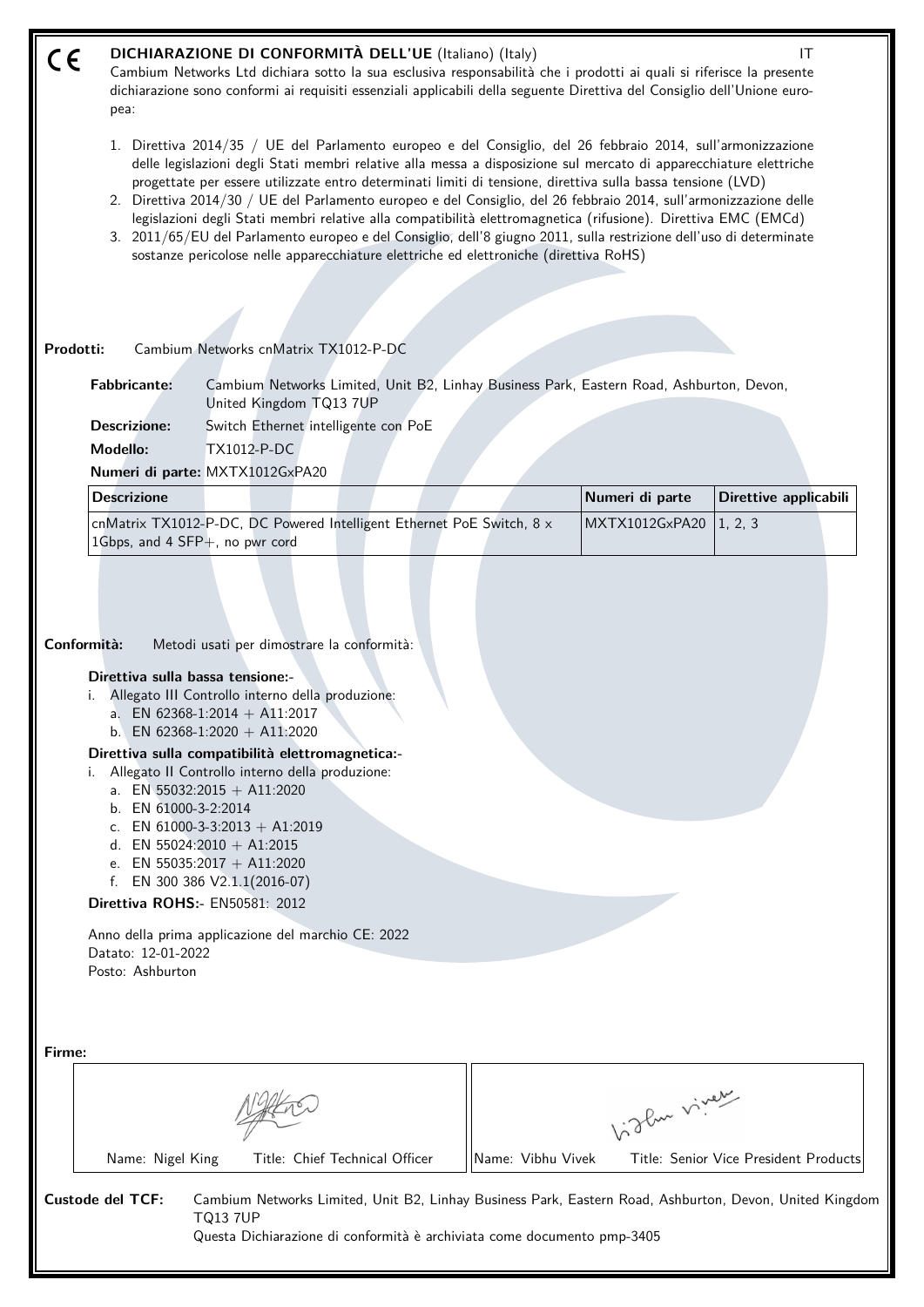| CE        | ES ATBILSTĪBAS DEKLARĀCIJA (Lettneska) (Latvia)<br>Cambium Networks Ltd ar pilnu atbildību paziņo, ka produkti, uz kuriem attiecas šī deklarācija, atbilst piemēroja-<br>majām Eiropas Savienības Padome (-u) direktīvas (-u) pamatprasībām:                                                                                                                                                                                                                                                                                                                                                                                                                                                |                   |                                       | LV |
|-----------|---------------------------------------------------------------------------------------------------------------------------------------------------------------------------------------------------------------------------------------------------------------------------------------------------------------------------------------------------------------------------------------------------------------------------------------------------------------------------------------------------------------------------------------------------------------------------------------------------------------------------------------------------------------------------------------------|-------------------|---------------------------------------|----|
|           | 1. Eiropas Parlamenta un Padomes Direktīva 2014/35 / ES (2014. gada 26. februāris) par to, kā saskaņojami<br>dalībvalstu tiesību akti par to, kā padarīt pieejamu tirgū elektroietaišu, kas paredzētas lietošanai noteiktos<br>sprieguma robežās, Zemsprieguma direktīvā (LVD)<br>2. Eiropas Parlamenta un Padomes 2014. gada 26. februāra Direktīva 2014/30 / ES par dalībvalstu tiesību aktu<br>saskaņošanu attiecībā uz elektromagnētisko saderību (pārstrādāta redakcija). EMC direktīva (EMCd)<br>3. 2011/65/EU Eiropas Parlamenta un Padomes Regula (2011. gada 8. jūnijs) par dažu bīstamu vielu izmantošanas<br>ierobežošanu elektriskās un elektroniskās iekārtās (RoHS direktīva) |                   |                                       |    |
|           |                                                                                                                                                                                                                                                                                                                                                                                                                                                                                                                                                                                                                                                                                             |                   |                                       |    |
| Produkti: | Cambium Networks cnMatrix TX1012-P-DC                                                                                                                                                                                                                                                                                                                                                                                                                                                                                                                                                                                                                                                       |                   |                                       |    |
|           | Cambium Networks Limited, Unit B2, Linhay Business Park, Eastern Road, Ashburton, Devon, United<br>Ražotājs:<br>Kingdom TQ13 7UP                                                                                                                                                                                                                                                                                                                                                                                                                                                                                                                                                            |                   |                                       |    |
|           | Inteligentais Ethernet sledzis ar PoE<br>Apraksts:                                                                                                                                                                                                                                                                                                                                                                                                                                                                                                                                                                                                                                          |                   |                                       |    |
|           | <b>Modelis:</b><br>TX1012-P-DC                                                                                                                                                                                                                                                                                                                                                                                                                                                                                                                                                                                                                                                              |                   |                                       |    |
|           | Daļas numuri: MXTX1012GxPA20                                                                                                                                                                                                                                                                                                                                                                                                                                                                                                                                                                                                                                                                |                   |                                       |    |
|           | <b>Apraksts</b>                                                                                                                                                                                                                                                                                                                                                                                                                                                                                                                                                                                                                                                                             | Daļas numuri      | Piemērojamās<br>direktīvas            |    |
|           | cnMatrix TX1012-P-DC, DC Powered Intelligent Ethernet PoE Switch, 8 x<br>1Gbps, and 4 SFP+, no pwr cord                                                                                                                                                                                                                                                                                                                                                                                                                                                                                                                                                                                     |                   | MXTX1012GxPA20<br>1, 2, 3             |    |
|           | Atbilstība:<br>Metodes, ko izmanto, lai pierādītu atbilstību:<br>Zemsprieguma direktīva:-<br>III pielikums lekšējā ražošanas kontrole:<br>a. EN 62368-1:2014 + A11:2017<br>b. EN 62368-1:2020 + A11:2020<br>Elektromagnētiskās saderības direktīva:-<br>II pielikums lekšējā ražošanas kontrole:<br>i.<br>a. EN 55032:2015 + A11:2020<br>b. EN 61000-3-2:2014<br>c. EN 61000-3-3:2013 + A1:2019<br>d. EN 55024:2010 + A1:2015<br>e. EN 55035:2017 + A11:2020<br>f. EN 300 386 V2.1.1(2016-07)<br><b>ROHS direktīva:</b> - EN50581: 2012<br>CE marķējuma pirmās piemērošanas gads: 2022<br>Datets: 12-01-2022<br>Vieta: Ashburton                                                            |                   |                                       |    |
| Paraksti: |                                                                                                                                                                                                                                                                                                                                                                                                                                                                                                                                                                                                                                                                                             |                   | Vidley viney                          |    |
|           | Name: Nigel King<br>Title: Chief Technical Officer                                                                                                                                                                                                                                                                                                                                                                                                                                                                                                                                                                                                                                          | Name: Vibhu Vivek | Title: Senior Vice President Products |    |
|           | TCF glabātājs:<br>Cambium Networks Limited, Unit B2, Linhay Business Park, Eastern Road, Ashburton, Devon, United Kingdom<br><b>TQ13 7UP</b><br>Šī atbilstības deklarācija tiek saglabāta kā dokuments pmp-3405                                                                                                                                                                                                                                                                                                                                                                                                                                                                             |                   |                                       |    |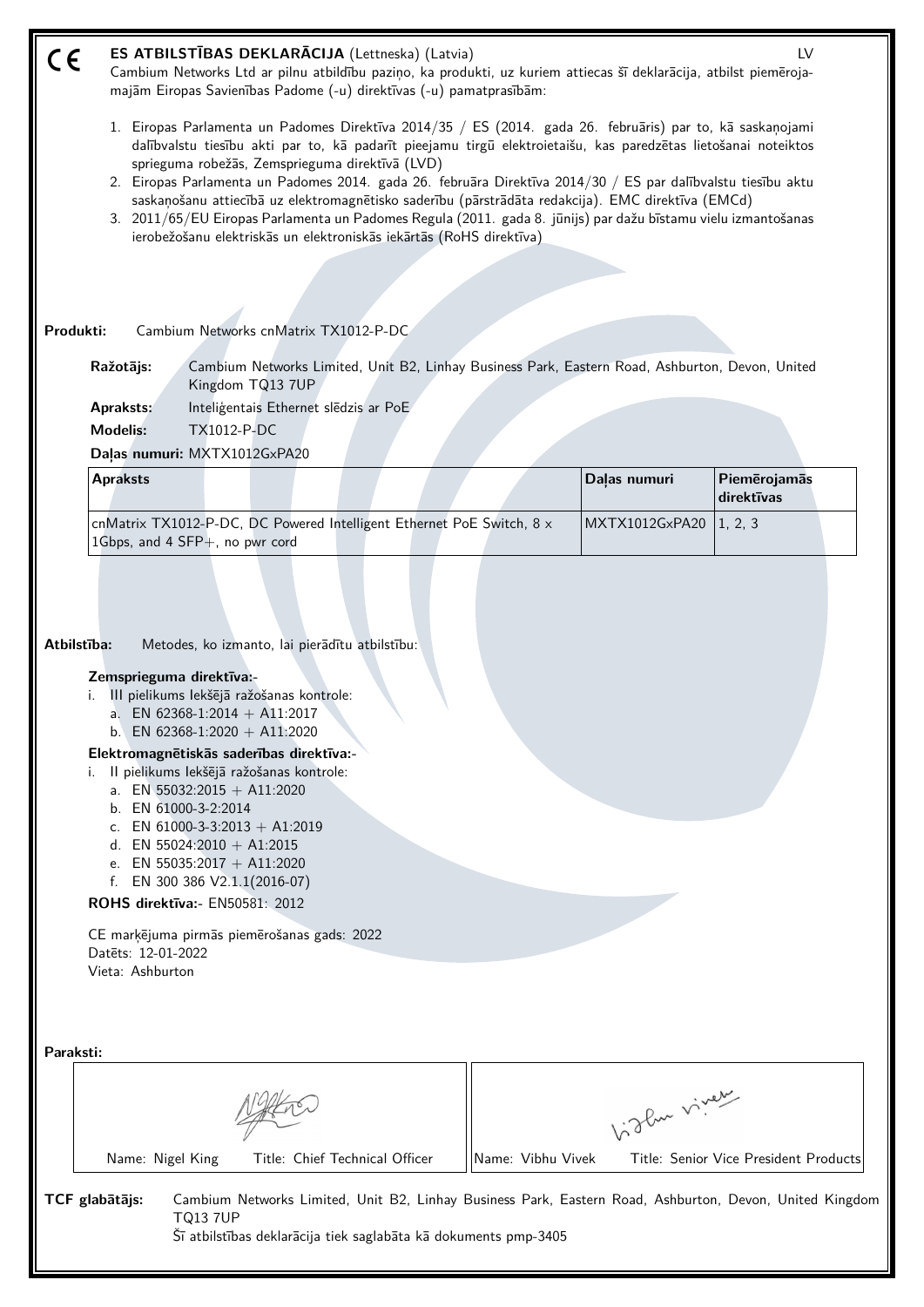| $\epsilon$ |                                                                                                                                                                                                                                                                                                                                                                                                                                                                                                                                                                                                                                                                                                                  |                                                                                                                                                                                                                                                                                                                                                                                                                                             | ES ATITIKTIES DEKLARACIJA (Litháíska) (Lithuania)<br>Cambium Networks Ltd su visa atsakomybe, deklaruoja, kad gaminiai, kuriems ši deklaracija yra susiję, atitinka<br>esminius šios direktyvos (-ų) Europos Sąjungos Taryba: |                   |                 | LT                                                                                                      |  |
|------------|------------------------------------------------------------------------------------------------------------------------------------------------------------------------------------------------------------------------------------------------------------------------------------------------------------------------------------------------------------------------------------------------------------------------------------------------------------------------------------------------------------------------------------------------------------------------------------------------------------------------------------------------------------------------------------------------------------------|---------------------------------------------------------------------------------------------------------------------------------------------------------------------------------------------------------------------------------------------------------------------------------------------------------------------------------------------------------------------------------------------------------------------------------------------|-------------------------------------------------------------------------------------------------------------------------------------------------------------------------------------------------------------------------------|-------------------|-----------------|---------------------------------------------------------------------------------------------------------|--|
|            | 1. 2014 m. Vasario 26 d. Europos Parlamento ir Tarybos direktyva 2014/35 / ES dėl valstybių narių įstatymų,<br>susijusių su elektrotechninių gaminių, skirtų naudoti tam tikrose įtampos ribose, tiekimo rinkai suderinimo, žemos<br>įtampos direktyvos (LVD)<br>2. 2014 m. Vasario 26 d. Europos Parlamento ir Tarybos direktyva 2014/30 / ES dėl valstybių narių įstatymų,<br>susijusių su elektromagnetiniu suderinamumu, suderinimo (nauja redakcija). EMC direktyva (EMCd)<br>3. 2011/65/EU 2011 m. birželio 8 d. Europos Parlamento ir Tarybos reglamentas dėl tam tikrų pavojingų medžiagų<br>naudojimo elektros ir elektroninėje įrangoje apribojimo (Pavojingų medžiagų naudojimo apribojimo direktyva) |                                                                                                                                                                                                                                                                                                                                                                                                                                             |                                                                                                                                                                                                                               |                   |                 |                                                                                                         |  |
|            | Produktai:                                                                                                                                                                                                                                                                                                                                                                                                                                                                                                                                                                                                                                                                                                       | Cambium Networks cnMatrix TX1012-P-DC                                                                                                                                                                                                                                                                                                                                                                                                       |                                                                                                                                                                                                                               |                   |                 |                                                                                                         |  |
|            | Gamintojas:                                                                                                                                                                                                                                                                                                                                                                                                                                                                                                                                                                                                                                                                                                      | Kingdom TQ13 7UP                                                                                                                                                                                                                                                                                                                                                                                                                            | Cambium Networks Limited, Unit B2, Linhay Business Park, Eastern Road, Ashburton, Devon, United                                                                                                                               |                   |                 |                                                                                                         |  |
|            | Apibūdinimas:                                                                                                                                                                                                                                                                                                                                                                                                                                                                                                                                                                                                                                                                                                    | Išmanusis Ethernet jungiklis su PoE                                                                                                                                                                                                                                                                                                                                                                                                         |                                                                                                                                                                                                                               |                   |                 |                                                                                                         |  |
|            | <b>Modelis:</b>                                                                                                                                                                                                                                                                                                                                                                                                                                                                                                                                                                                                                                                                                                  | <b>TX1012-P-DC</b>                                                                                                                                                                                                                                                                                                                                                                                                                          |                                                                                                                                                                                                                               |                   |                 |                                                                                                         |  |
|            |                                                                                                                                                                                                                                                                                                                                                                                                                                                                                                                                                                                                                                                                                                                  | Dalies numeriai: MXTX1012GxPA20                                                                                                                                                                                                                                                                                                                                                                                                             |                                                                                                                                                                                                                               |                   |                 |                                                                                                         |  |
|            | Apibūdinimas                                                                                                                                                                                                                                                                                                                                                                                                                                                                                                                                                                                                                                                                                                     |                                                                                                                                                                                                                                                                                                                                                                                                                                             |                                                                                                                                                                                                                               |                   | Dalies numeriai | <b>Taikomos</b><br>direktyvos                                                                           |  |
|            | 1Gbps, and 4 SFP+, no pwr cord                                                                                                                                                                                                                                                                                                                                                                                                                                                                                                                                                                                                                                                                                   |                                                                                                                                                                                                                                                                                                                                                                                                                                             | cnMatrix TX1012-P-DC, DC Powered Intelligent Ethernet PoE Switch, 8 x                                                                                                                                                         |                   | MXTX1012GxPA20  | 1, 2, 3                                                                                                 |  |
| Atitiktis: | Žemos įtampos direktyva:-<br>i.<br>i.<br>b. EN 61000-3-2:2014<br>ROHS direktyva:- EN50581: 2012<br>Data: 12-01-2022<br>Vieta: Ashburton                                                                                                                                                                                                                                                                                                                                                                                                                                                                                                                                                                          | Atitikties įrodymui taikomi metodai:<br>III priedas Vidinė gamybos kontrolė:<br>a. EN 62368-1:2014 + A11:2017<br>b. EN 62368-1:2020 + A11:2020<br>Elektromagnetinio suderinamumo direktyva:-<br>Il priedas Vidinė gamybos kontrolė:<br>a. EN 55032:2015 + A11:2020<br>c. EN 61000-3-3:2013 + A1:2019<br>d. EN 55024:2010 + A1:2015<br>e. EN 55035:2017 + A11:2020<br>f. EN 300 386 V2.1.1(2016-07)<br>CE ženklo pirmojo taikymo metai: 2022 |                                                                                                                                                                                                                               |                   |                 |                                                                                                         |  |
| Parašai:   |                                                                                                                                                                                                                                                                                                                                                                                                                                                                                                                                                                                                                                                                                                                  |                                                                                                                                                                                                                                                                                                                                                                                                                                             |                                                                                                                                                                                                                               |                   |                 |                                                                                                         |  |
|            |                                                                                                                                                                                                                                                                                                                                                                                                                                                                                                                                                                                                                                                                                                                  |                                                                                                                                                                                                                                                                                                                                                                                                                                             |                                                                                                                                                                                                                               |                   | Like viney      |                                                                                                         |  |
|            | Name: Nigel King                                                                                                                                                                                                                                                                                                                                                                                                                                                                                                                                                                                                                                                                                                 |                                                                                                                                                                                                                                                                                                                                                                                                                                             | Title: Chief Technical Officer                                                                                                                                                                                                | Name: Vibhu Vivek |                 | Title: Senior Vice President Products                                                                   |  |
|            | TCF valdytojas:                                                                                                                                                                                                                                                                                                                                                                                                                                                                                                                                                                                                                                                                                                  | <b>TQ13 7UP</b>                                                                                                                                                                                                                                                                                                                                                                                                                             | Ši atitikties deklaracija saugoma kaip dokumentas pmp-3405                                                                                                                                                                    |                   |                 | Cambium Networks Limited, Unit B2, Linhay Business Park, Eastern Road, Ashburton, Devon, United Kingdom |  |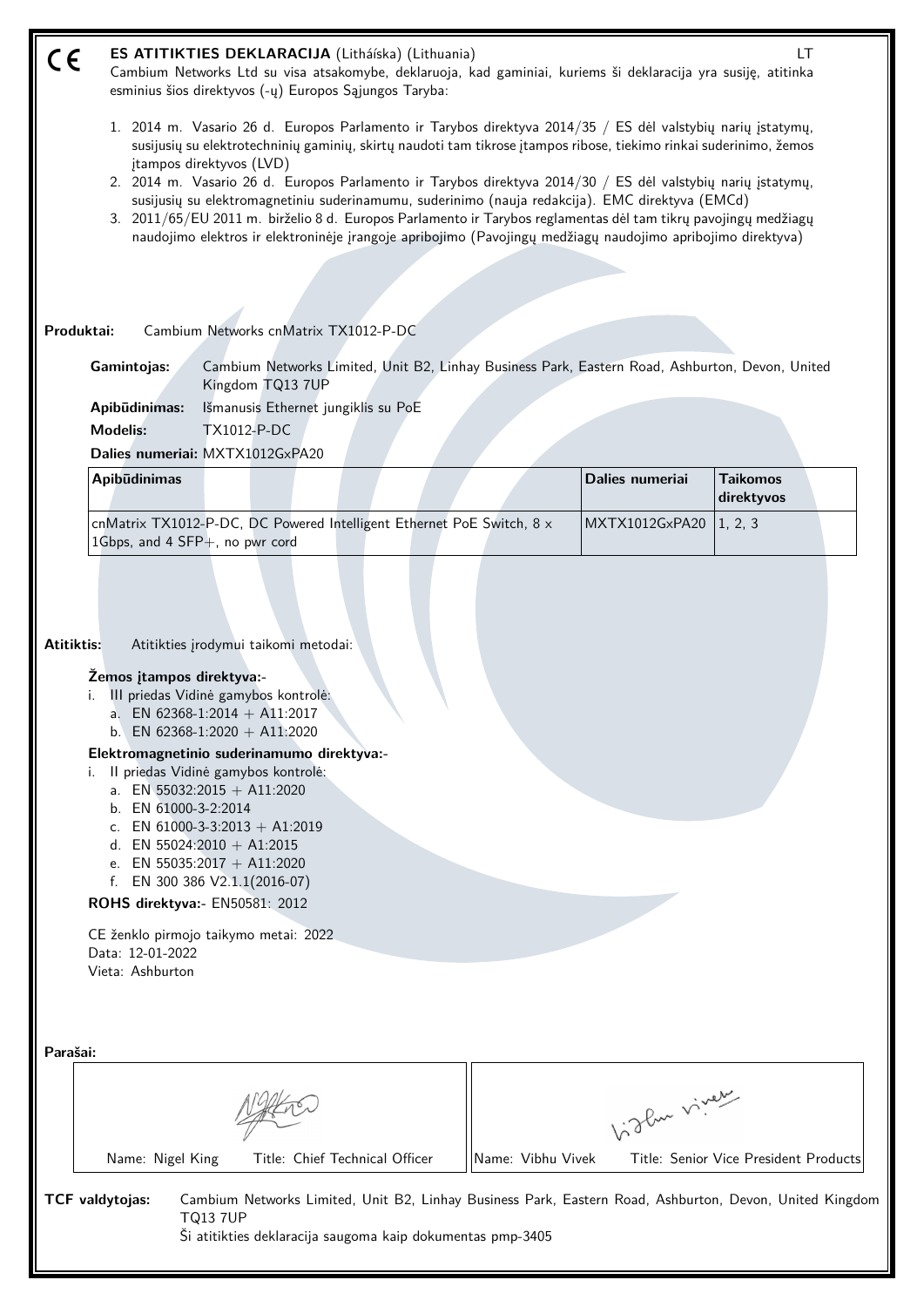| CE     | DIKJARAZZJONI TA 'KONFORMITÀ TA' L-UE (Maltneska) (Malta)<br>MT<br>Cambium Networks Ltd tiddikjara taht ir-responsabbiltà unika taghha li l-prodotti, li maghhom tirrelata din id-<br>dikjarazzjoni, jikkonformaw mar-rekwiżiti essenzjali applikabbli tad-Direttiva (jiet) li gejja Kunsill ta 'l-Unjoni Ewro-<br>pea:                                                                                                                                                                                                                                                                                                                |                                                                          |                                                                          |                   |                                                                                                                                                                                                                                                                                                                                                   |                                                                                                 |
|--------|----------------------------------------------------------------------------------------------------------------------------------------------------------------------------------------------------------------------------------------------------------------------------------------------------------------------------------------------------------------------------------------------------------------------------------------------------------------------------------------------------------------------------------------------------------------------------------------------------------------------------------------|--------------------------------------------------------------------------|--------------------------------------------------------------------------|-------------------|---------------------------------------------------------------------------------------------------------------------------------------------------------------------------------------------------------------------------------------------------------------------------------------------------------------------------------------------------|-------------------------------------------------------------------------------------------------|
|        | 'vultaġġ, (LVD)                                                                                                                                                                                                                                                                                                                                                                                                                                                                                                                                                                                                                        |                                                                          |                                                                          |                   | 1. Id-Direttiva 2014/35 / UE tal-Parlament Ewropew u tal-Kunsill tas-26 ta 'Frar 2014 dwar l-armonizzazzjoni<br>tal-liğijiet tal-Istati Membri relatati mat-tqeghid fis-suq ta' taghmir elettriku ddisinjat ghal użu f'certi limiti ta                                                                                                            |                                                                                                 |
|        |                                                                                                                                                                                                                                                                                                                                                                                                                                                                                                                                                                                                                                        | sustanzi perikolużi fit-taghmir elettriku u elettroniku (Direttiva RoHS) |                                                                          |                   | 2. Direttiva 2014/30 / UE tal-Parlament Ewropew u tal-Kunsill tas-26 ta 'Frar 2014 dwar l-armonizzazzjoni tal-<br>liğijiet tal-Istati Membri relatati mal-kompatibilità elettromanjetika (riformulazzjoni). Direttiva EMC (EMCd)<br>3. 2011/65/EU tal-Parlament Ewropew u tal-Kunsill tat-8 ta 'Gunju 2011 dwar ir-restrizzjoni tal-użu ta' certi |                                                                                                 |
|        |                                                                                                                                                                                                                                                                                                                                                                                                                                                                                                                                                                                                                                        |                                                                          |                                                                          |                   |                                                                                                                                                                                                                                                                                                                                                   |                                                                                                 |
|        | Prodotti:                                                                                                                                                                                                                                                                                                                                                                                                                                                                                                                                                                                                                              | Cambium Networks cnMatrix TX1012-P-DC                                    |                                                                          |                   |                                                                                                                                                                                                                                                                                                                                                   |                                                                                                 |
|        | Fabbrikant:                                                                                                                                                                                                                                                                                                                                                                                                                                                                                                                                                                                                                            |                                                                          |                                                                          |                   |                                                                                                                                                                                                                                                                                                                                                   |                                                                                                 |
|        |                                                                                                                                                                                                                                                                                                                                                                                                                                                                                                                                                                                                                                        | Kingdom TQ13 7UP                                                         |                                                                          |                   | Cambium Networks Limited, Unit B2, Linhay Business Park, Eastern Road, Ashburton, Devon, United                                                                                                                                                                                                                                                   |                                                                                                 |
|        | Deskrizzjoni:                                                                                                                                                                                                                                                                                                                                                                                                                                                                                                                                                                                                                          | Swicc Ethernet intelligenti b'PoE                                        |                                                                          |                   |                                                                                                                                                                                                                                                                                                                                                   |                                                                                                 |
|        | Mudell:                                                                                                                                                                                                                                                                                                                                                                                                                                                                                                                                                                                                                                | <b>TX1012-P-DC</b><br>Numri ta 'parti: MXTX1012GxPA20                    |                                                                          |                   |                                                                                                                                                                                                                                                                                                                                                   |                                                                                                 |
|        | Deskrizzjoni                                                                                                                                                                                                                                                                                                                                                                                                                                                                                                                                                                                                                           |                                                                          |                                                                          |                   | Numri ta 'parti                                                                                                                                                                                                                                                                                                                                   | Direttivi applikabbli                                                                           |
|        |                                                                                                                                                                                                                                                                                                                                                                                                                                                                                                                                                                                                                                        | cnMatrix TX1012-P-DC, DC Powered Intelligent Ethernet PoE Switch, 8 x    |                                                                          |                   | MXTX1012GxPA20                                                                                                                                                                                                                                                                                                                                    | 1, 2, 3                                                                                         |
|        |                                                                                                                                                                                                                                                                                                                                                                                                                                                                                                                                                                                                                                        | 1Gbps, and 4 SFP+, no pwr cord                                           |                                                                          |                   |                                                                                                                                                                                                                                                                                                                                                   |                                                                                                 |
|        | Konformità:<br>Metodi użati biex juru l-konformità:<br>Direttiva dwar Vultagg Baxx:-<br>Anness III Kontroll intern tal-produzzjoni:<br>a. EN 62368-1:2014 + A11:2017<br>b. EN 62368-1:2020 + A11:2020<br>Direttiva dwar il-Kompatibilità ElettroManjetika:-<br>Anness II Kontroll intern tal-produzzjoni:<br>a. EN 55032:2015 + A11:2020<br>b. EN 61000-3-2:2014<br>c. EN 61000-3-3:2013 + A1:2019<br>d. EN 55024:2010 + A1:2015<br>e. EN 55035:2017 + A11:2020<br>f. EN 300 386 $V2.1.1(2016-07)$<br>Id-Direttiva ROHS:- EN50581: 2012<br>Sena ta 'l-ewwel applikazzjoni tal-marka CE: 2022<br>Datata: 12-01-2022<br>Poggi: Ashburton |                                                                          |                                                                          |                   |                                                                                                                                                                                                                                                                                                                                                   |                                                                                                 |
| Firem: |                                                                                                                                                                                                                                                                                                                                                                                                                                                                                                                                                                                                                                        |                                                                          |                                                                          |                   |                                                                                                                                                                                                                                                                                                                                                   |                                                                                                 |
|        |                                                                                                                                                                                                                                                                                                                                                                                                                                                                                                                                                                                                                                        |                                                                          |                                                                          |                   |                                                                                                                                                                                                                                                                                                                                                   |                                                                                                 |
|        |                                                                                                                                                                                                                                                                                                                                                                                                                                                                                                                                                                                                                                        |                                                                          |                                                                          |                   | higher viney                                                                                                                                                                                                                                                                                                                                      |                                                                                                 |
|        | Name: Nigel King                                                                                                                                                                                                                                                                                                                                                                                                                                                                                                                                                                                                                       |                                                                          | Title: Chief Technical Officer                                           | Name: Vibhu Vivek |                                                                                                                                                                                                                                                                                                                                                   | Title: Senior Vice President Products                                                           |
|        | Konservatur tat-TCF:                                                                                                                                                                                                                                                                                                                                                                                                                                                                                                                                                                                                                   | Kingdom TQ13 7UP                                                         | Din id-Dikjarazzjoni ta 'Konformità hija maħżuna bħala dokument pmp-3405 |                   |                                                                                                                                                                                                                                                                                                                                                   | Cambium Networks Limited, Unit B2, Linhay Business Park, Eastern Road, Ashburton, Devon, United |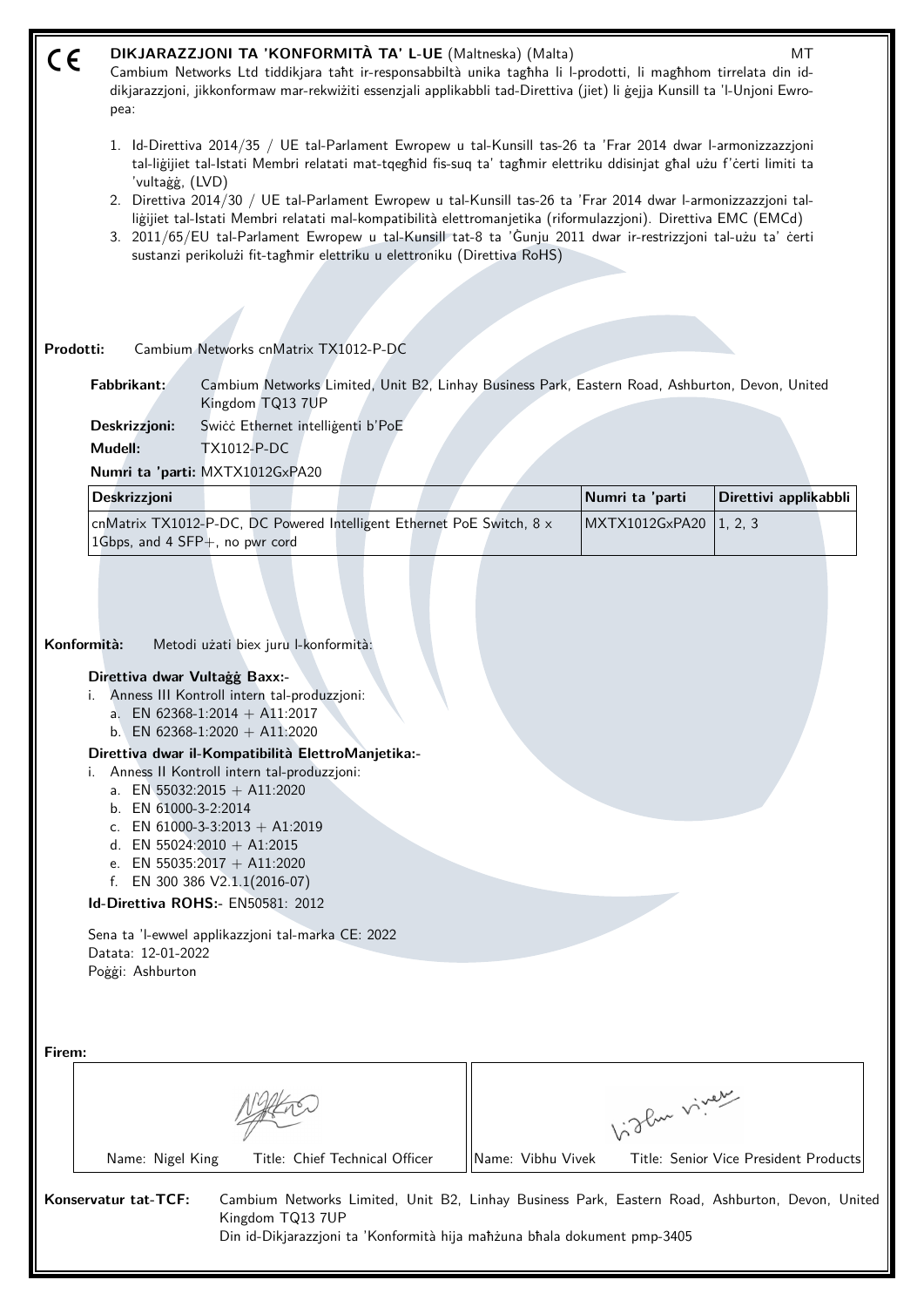bf EU-VERKLARING VAN OVEREENSTEMMING (Nederland) (the Netherlands) NL (  $\epsilon$ Cambium Networks Ltd verklaart op eigen verantwoordelijkheid dat de producten waarop deze verklaring betrekking heeft, voldoen aan de toepasselijke essentiële eisen van de volgende richtlijn (en) van de Raad van de Europese Unie:

- 1. Richtlijn 2014/35 / EU van het Europees Parlement en de Raad van 26 februari 2014 betreffende de harmonisatie van de wetgevingen van de lidstaten inzake het op de markt aanbieden van elektrisch materiaal bestemd voor gebruik binnen bepaalde spanningsgrenzen, laagspanningsrichtlijn (LVD)
- 2. Richtlijn 2014/30 / EU van het Europees Parlement en de Raad van 26 februari 2014 betreffende de harmonisatie van de wetgevingen van de lidstaten inzake elektromagnetische compatibiliteit (herschikking). EMC-richtlijn (EMCD))
- 3. 2011/65/EU van het Europees Parlement en de Raad van 8 juni 2011 betreffende de beperking van het gebruik van bepaalde gevaarlijke stoffen in elektrische en elektronische apparatuur (RoHS-richtlijn)

**Producten:** Cambium Networks cnMatrix TX1012-P-DC

**Fabrikant:** Cambium Networks Limited, Unit B2, Linhay Business Park, Eastern Road, Ashburton, Devon, United Kingdom TQ13 7UP

**Beschrijving:** Intelligente Ethernet-switch met PoE **Model:** TX1012-P-DC

**Onderdeelnummers:** MXTX1012GxPA20

| Beschrijving                                                                 |  | Onderdeelnum-<br><b>Imers</b> | Toepasselijke<br><i>richtliinen</i> |  |
|------------------------------------------------------------------------------|--|-------------------------------|-------------------------------------|--|
| cnMatrix TX1012-P-DC, DC Powered Intelligent Ethernet PoE Switch, $8 \times$ |  | MXTX1012GxPA20   1.2.3        |                                     |  |
| 1 Gbps, and 4 $SFP+$ , no pwr cord                                           |  |                               |                                     |  |

**Conformiteit:** Methoden die worden gebruikt om conformiteit aan te tonen:

## **Laagspanningsrichtlijn:-**

- i. Bijlage III Interne productiecontrole:
	- a. EN 62368-1:2014 + A11:2017
	- b. EN 62368-1:2020 + A11:2020

## **Richtlijn elektromagnetische compatibiliteit:-**

- i. Bijlage II Interne productiecontrole:
	- a. EN 55032:2015 + A11:2020
	- b. EN 61000-3-2:2014
	- c. EN  $61000-3-3:2013 + A1:2019$
	- d. EN 55024:2010 + A1:2015
	- e. EN 55035:2017 + A11:2020
	- f. EN 300 386 V2.1.1(2016-07)

**ROHS-richtlijn:-** EN50581: 2012

Jaar van eerste toepassing van CE-markering: 2022 Verouderd: 12-01-2022 Plaats: Ashburton

**Handtekeningen:**

|                        |                  |                                                                                         |                   | oflue viver                                                                                     |
|------------------------|------------------|-----------------------------------------------------------------------------------------|-------------------|-------------------------------------------------------------------------------------------------|
|                        | Name: Nigel King | Title: Chief Technical Officer                                                          | Name: Vibhu Vivek | Title: Senior Vice President Products                                                           |
| Bewaarder van het TCF: |                  | Kingdom TQ13 7UP<br>Deze conformiteitsverklaring wordt opgeslagen als document pmp-3405 |                   | Cambium Networks Limited, Unit B2, Linhay Business Park, Eastern Road, Ashburton, Devon, United |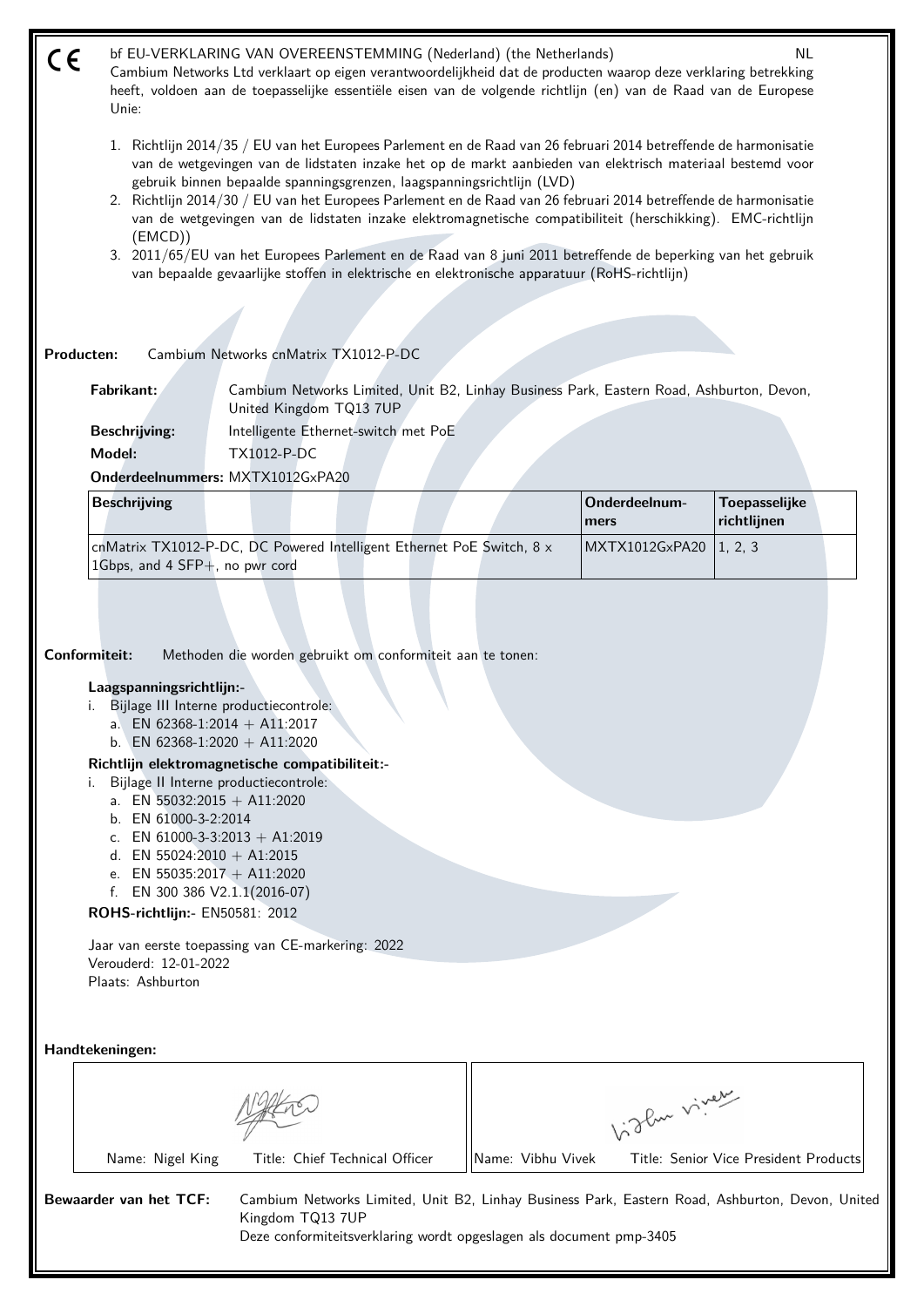| CE | EU-ERKLÆRING OM OVERENSSTEMMELSE (Norsk) (Norway)<br>NO.<br>Cambium Networks Ltd erklærer på eget ansvar at produktene som denne erklæringen vedrører, overholder de<br>gjeldende grunnleggende kravene i følgende direktiv (er) av Rådet for Den europeiske union:                                                                                                                                                                                                                                                                                                                               |                                                                                                                                                                                                                                                       |  |                       |                                 |  |  |
|----|---------------------------------------------------------------------------------------------------------------------------------------------------------------------------------------------------------------------------------------------------------------------------------------------------------------------------------------------------------------------------------------------------------------------------------------------------------------------------------------------------------------------------------------------------------------------------------------------------|-------------------------------------------------------------------------------------------------------------------------------------------------------------------------------------------------------------------------------------------------------|--|-----------------------|---------------------------------|--|--|
|    | 1. Europa-Parlamentets og Rådets direktiv 2014/35 / EU av 26. februar 2014 om harmonisering av medlemsstaters<br>lovgivning om tilgjengeliggjøring på markedet av elektrisk utstyr beregnet for bruk innenfor visse spennings-<br>grenser, lavspenningsdirektiv (LVD)<br>2. Europa-Parlamentets og Rådets direktiv 2014/30 / EU av 26. februar 2014 om harmonisering av medlemsstater-<br>nes lovgivning om elektromagnetisk kompatibilitet (omarbeiding). EMC-direktivet (EMCd)<br>3. 2011/65/EU av Europaparlamentet og Rådet av 8. juni 2011 om begrensning av bruken av visse farlige stoffer |                                                                                                                                                                                                                                                       |  |                       |                                 |  |  |
|    |                                                                                                                                                                                                                                                                                                                                                                                                                                                                                                                                                                                                   | i elektrisk og elektronisk utstyr (RoHS-direktivet)                                                                                                                                                                                                   |  |                       |                                 |  |  |
|    |                                                                                                                                                                                                                                                                                                                                                                                                                                                                                                                                                                                                   |                                                                                                                                                                                                                                                       |  |                       |                                 |  |  |
|    |                                                                                                                                                                                                                                                                                                                                                                                                                                                                                                                                                                                                   |                                                                                                                                                                                                                                                       |  |                       |                                 |  |  |
|    | Produkter:                                                                                                                                                                                                                                                                                                                                                                                                                                                                                                                                                                                        | Cambium Networks cnMatrix TX1012-P-DC                                                                                                                                                                                                                 |  |                       |                                 |  |  |
|    | <b>Produsent:</b>                                                                                                                                                                                                                                                                                                                                                                                                                                                                                                                                                                                 | Cambium Networks Limited, Unit B2, Linhay Business Park, Eastern Road, Ashburton, Devon,<br>United Kingdom TQ13 7UP                                                                                                                                   |  |                       |                                 |  |  |
|    | <b>Beskrivelse:</b>                                                                                                                                                                                                                                                                                                                                                                                                                                                                                                                                                                               | Intelligent Ethernet-svitsj med PoE                                                                                                                                                                                                                   |  |                       |                                 |  |  |
|    | Modell:                                                                                                                                                                                                                                                                                                                                                                                                                                                                                                                                                                                           | <b>TX1012-P-DC</b>                                                                                                                                                                                                                                    |  |                       |                                 |  |  |
|    |                                                                                                                                                                                                                                                                                                                                                                                                                                                                                                                                                                                                   | Artikkelnummer: MXTX1012GxPA20                                                                                                                                                                                                                        |  | <b>Artikkelnummer</b> |                                 |  |  |
|    | <b>Beskrivelse</b>                                                                                                                                                                                                                                                                                                                                                                                                                                                                                                                                                                                | cnMatrix TX1012-P-DC, DC Powered Intelligent Ethernet PoE Switch, 8 x                                                                                                                                                                                 |  | MXTX1012GxPA20        | Gjeldende direktiver<br>1, 2, 3 |  |  |
|    | 1Gbps, and 4 $SFP+$ , no pwr cord                                                                                                                                                                                                                                                                                                                                                                                                                                                                                                                                                                 |                                                                                                                                                                                                                                                       |  |                       |                                 |  |  |
|    | Overensstemmelse:<br>Lavspenningsdirektivet:-                                                                                                                                                                                                                                                                                                                                                                                                                                                                                                                                                     | Metoder som brukes til å demonstrere samsvar:<br>i. Vedlegg III Intern produksjonskontroll:<br>a. EN 62368-1:2014 + A11:2017<br>b. EN 62368-1:2020 + A11:2020<br>Elektromagnetisk kompatibilitetsdirektiv:-<br>Vedlegg II Intern produksjonskontroll: |  |                       |                                 |  |  |
|    | b. EN 61000-3-2:2014                                                                                                                                                                                                                                                                                                                                                                                                                                                                                                                                                                              | a. EN 55032:2015 + A11:2020<br>c. EN 61000-3-3:2013 + A1:2019<br>d. EN 55024:2010 + A1:2015<br>e. EN 55035:2017 + A11:2020<br>f. EN 300 386 $V2.1.1(2016-07)$                                                                                         |  |                       |                                 |  |  |
|    | ROHS-direktivet:- EN50581: 2012                                                                                                                                                                                                                                                                                                                                                                                                                                                                                                                                                                   |                                                                                                                                                                                                                                                       |  |                       |                                 |  |  |
|    | Datert: 12-01-2022<br>Plass: Ashburton                                                                                                                                                                                                                                                                                                                                                                                                                                                                                                                                                            | År for første påføring av CE-merket: 2022                                                                                                                                                                                                             |  |                       |                                 |  |  |
|    | Signaturer:                                                                                                                                                                                                                                                                                                                                                                                                                                                                                                                                                                                       |                                                                                                                                                                                                                                                       |  |                       |                                 |  |  |
|    | birthe viver                                                                                                                                                                                                                                                                                                                                                                                                                                                                                                                                                                                      |                                                                                                                                                                                                                                                       |  |                       |                                 |  |  |
|    | Title: Chief Technical Officer<br>Name: Vibhu Vivek<br>Name: Nigel King<br>Title: Senior Vice President Products                                                                                                                                                                                                                                                                                                                                                                                                                                                                                  |                                                                                                                                                                                                                                                       |  |                       |                                 |  |  |
|    | Keeper av TCF:<br>Cambium Networks Limited, Unit B2, Linhay Business Park, Eastern Road, Ashburton, Devon, United Kingdom<br><b>TQ13 7UP</b><br>Denne samsvarserklæringen er lagret som dokument pmp-3405                                                                                                                                                                                                                                                                                                                                                                                         |                                                                                                                                                                                                                                                       |  |                       |                                 |  |  |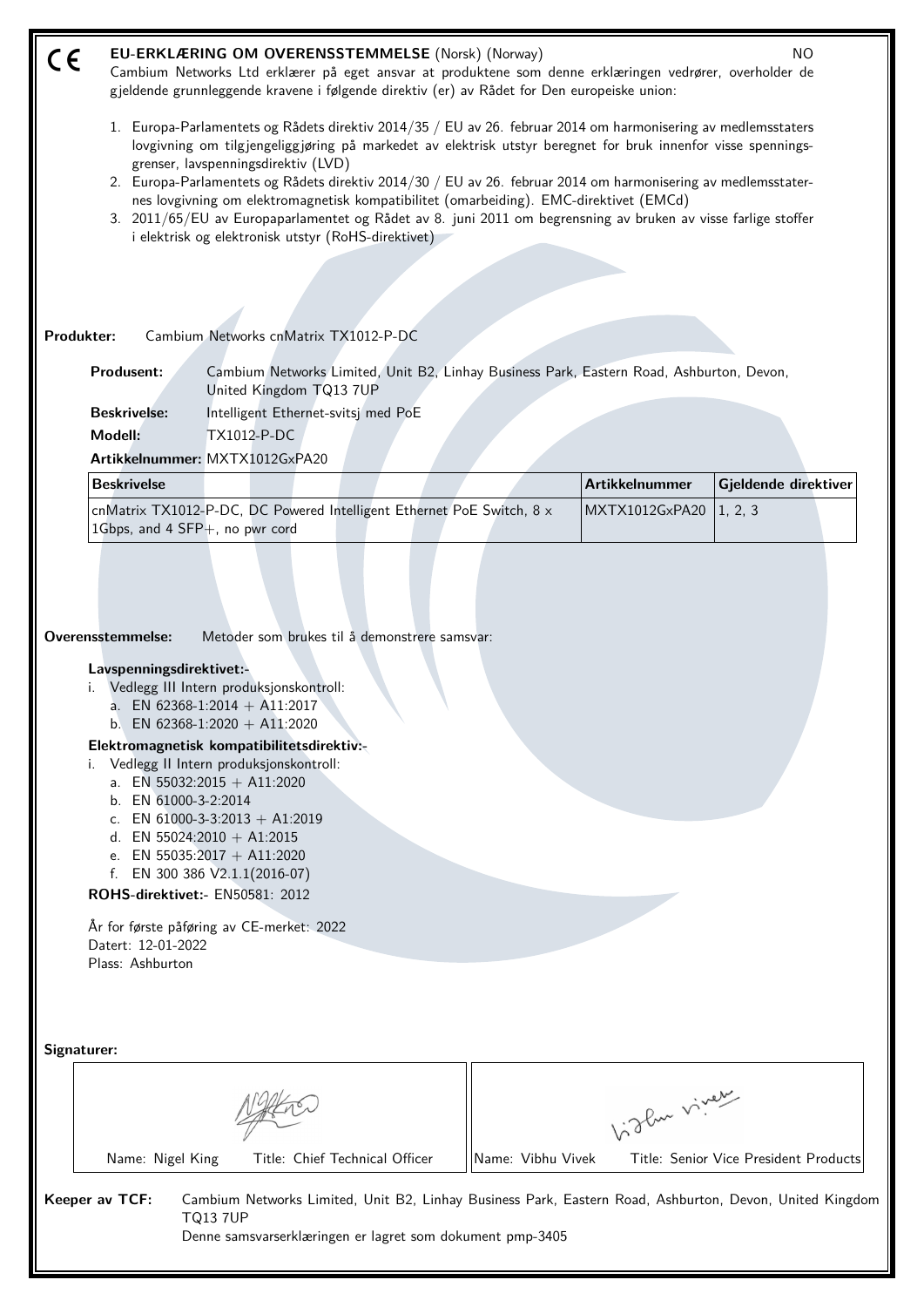| CE       | DEKLARACJA ZGODNOŚCI UE (Polskie) (Poland)<br>PL<br>Cambium Networks Ltd oświadcza na swoją wyłączną odpowiedzialność, że produkty, do których odnosi się niniejsza<br>deklaracja, są zgodne z mającymi zastosowanie zasadniczymi wymogami następującej dyrektywy Rady (ów) Rada<br>Unii Europejskiej:<br>1. Dyrektywa Parlamentu Europejskiego i Rady 2014/35 / UE z dnia 26 lutego 2014 r. W sprawie harmonizacji                                                                                                                                                                                                                                                                  |                   |                |                                       |  |  |
|----------|--------------------------------------------------------------------------------------------------------------------------------------------------------------------------------------------------------------------------------------------------------------------------------------------------------------------------------------------------------------------------------------------------------------------------------------------------------------------------------------------------------------------------------------------------------------------------------------------------------------------------------------------------------------------------------------|-------------------|----------------|---------------------------------------|--|--|
|          | ustawodawstw państw członkowskich odnoszących się do udostępniania na rynku sprzętu elektrycznego przez-<br>naczonego do stosowania w określonych granicach napięcia, dyrektywa w sprawie niskiego napięcia (LVD)<br>2. Dyrektywa 2014/30 / UE Parlamentu Europejskiego i Rady z dnia 26 lutego 2014 r. W sprawie harmonizacji<br>ustawodawstw państw członkowskich odnoszących się do kompatybilności elektromagnetycznej (przekształcenie).<br>Dyrektywa EMC (EMCd)<br>3. 2011/65/EU Parlamentu Europejskiego i Rady z dnia 8 czerwca 2011 r. w sprawie ograniczenia stosowania<br>niektórych niebezpiecznych substancji w sprzęcie elektrycznym i elektronicznym (dyrektywa RoHS) |                   |                |                                       |  |  |
|          | Cambium Networks cnMatrix TX1012-P-DC<br>Produkty:                                                                                                                                                                                                                                                                                                                                                                                                                                                                                                                                                                                                                                   |                   |                |                                       |  |  |
|          | Producent:<br>Cambium Networks Limited, Unit B2, Linhay Business Park, Eastern Road, Ashburton, Devon, United<br>Kingdom TQ13 7UP                                                                                                                                                                                                                                                                                                                                                                                                                                                                                                                                                    |                   |                |                                       |  |  |
|          | Inteligentny przełącznik Ethernet z PoE<br>Opis:<br>Model:<br><b>TX1012-P-DC</b>                                                                                                                                                                                                                                                                                                                                                                                                                                                                                                                                                                                                     |                   |                |                                       |  |  |
|          | Numer części: MXTX1012GxPA20                                                                                                                                                                                                                                                                                                                                                                                                                                                                                                                                                                                                                                                         |                   |                |                                       |  |  |
|          | <b>Opis</b>                                                                                                                                                                                                                                                                                                                                                                                                                                                                                                                                                                                                                                                                          |                   | Numer części   | Odpowiednie<br>dyrektywy              |  |  |
|          | cnMatrix TX1012-P-DC, DC Powered Intelligent Ethernet PoE Switch, 8 x<br>1Gbps, and 4 SFP+, no pwr cord                                                                                                                                                                                                                                                                                                                                                                                                                                                                                                                                                                              |                   | MXTX1012GxPA20 | 1, 2, 3                               |  |  |
|          | Zgodność:<br>Metody stosowane do wykazania zgodności:<br>Dyrektywa niskonapięciowa:-<br>i. Załącznik III Wewnętrzna kontrola produkcji:<br>a. EN 62368-1:2014 + A11:2017<br>b. EN 62368-1:2020 + A11:2020<br>Dyrektywa w sprawie kompatybilności elektromagnetycznej:-<br>Załącznik II Wewnętrzna kontrola produkcji:<br>a. EN 55032:2015 + A11:2020<br>b. EN 61000-3-2:2014<br>c. EN 61000-3-3:2013 + A1:2019<br>d. EN 55024:2010 + A1:2015<br>e. EN 55035:2017 + A11:2020<br>f. EN 300 386 V2.1.1(2016-07)<br>Dyrektywa ROHS:- EN50581: 2012<br>Rok pierwszego zgłoszenia znaku CE: 2022<br>Przestarzały: 12-01-2022<br>Miejsce: Ashburton                                         |                   |                |                                       |  |  |
| Podpisy: |                                                                                                                                                                                                                                                                                                                                                                                                                                                                                                                                                                                                                                                                                      |                   |                |                                       |  |  |
|          |                                                                                                                                                                                                                                                                                                                                                                                                                                                                                                                                                                                                                                                                                      |                   | birthe vivey   |                                       |  |  |
|          | Name: Nigel King<br>Title: Chief Technical Officer                                                                                                                                                                                                                                                                                                                                                                                                                                                                                                                                                                                                                                   | Name: Vibhu Vivek |                | Title: Senior Vice President Products |  |  |
|          | Opiekun TCF:<br>Cambium Networks Limited, Unit B2, Linhay Business Park, Eastern Road, Ashburton, Devon, United Kingdom<br><b>TQ13 7UP</b><br>Niniejsza Deklaracja zgodności jest przechowywana jako dokument pmp-3405                                                                                                                                                                                                                                                                                                                                                                                                                                                               |                   |                |                                       |  |  |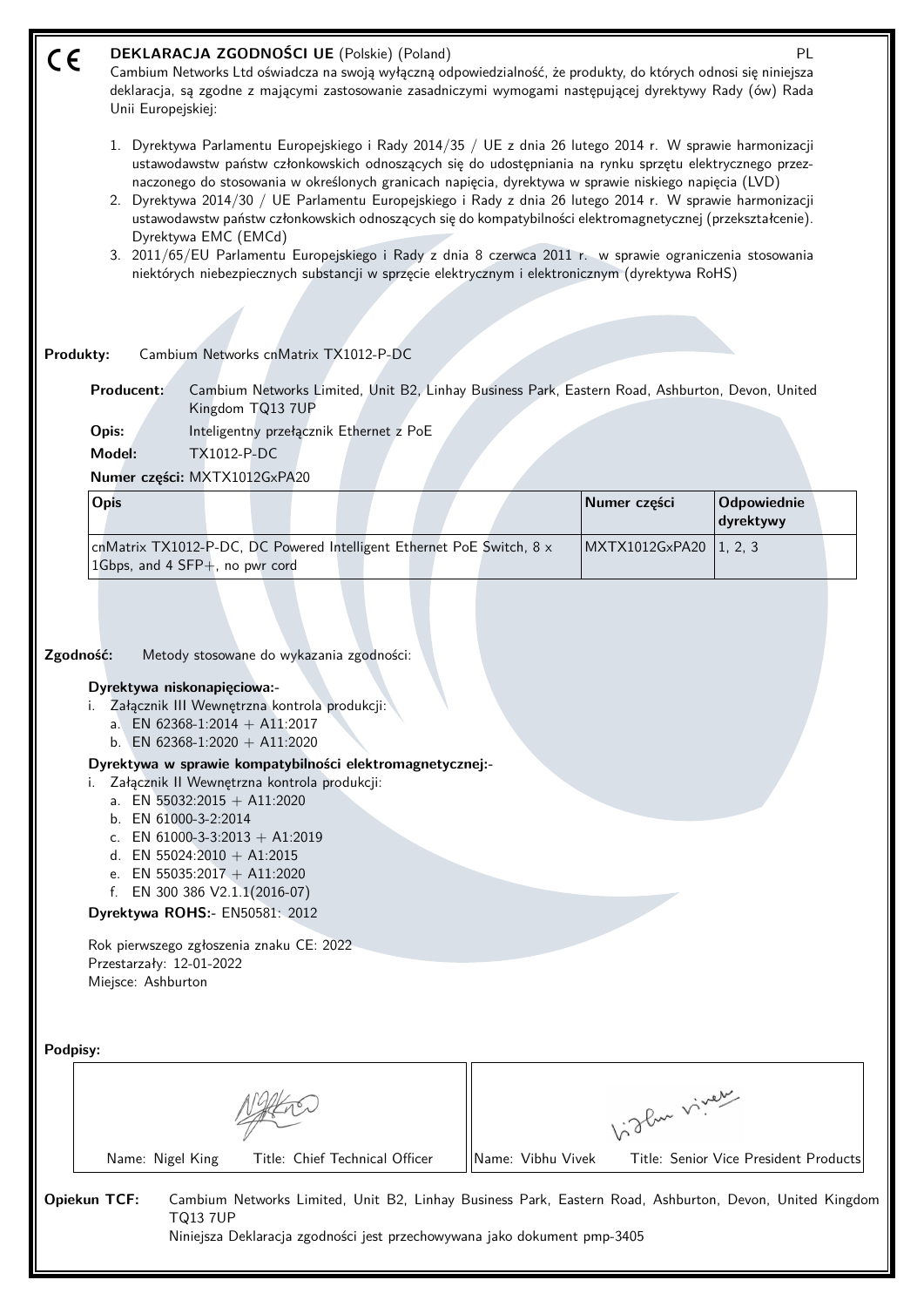#### **DECLARAÇÃO DE CONFORMIDADE DA UE** (Português) (Portugal) PT  $\epsilon$

Cambium Networks Ltd declara, sob a sua única e inteira responsabilidade, que os produtos a que esta declaração se refere estão em conformidade com os requisitos essenciais aplicáveis da (s) seguinte (s) Directiva (s) do Conselho da União Européia:

- 1. Diretiva 2014/35 / UE do Parlamento Europeu e do Conselho, de 26 de fevereiro de 2014, relativa à harmonização das legislações dos Estados-Membros respeitantes à disponibilização no mercado de material elétrico destinado a ser utilizado dentro de certos limites de tensão, Diretiva Baixa Tensão (LVD)
- 2. Diretiva 2014/30 / UE do Parlamento Europeu e do Conselho, de 26 de fevereiro de 2014, relativa à harmonização das legislações dos Estados-Membros respeitantes à compatibilidade eletromagnética (reformulação). Diretiva EMC (EMCd)
- 3. 2011/65/EU do Parlamento Europeu e do Conselho, de 8 de junho de 2011, relativa à restrição do uso de determinadas substâncias perigosas em equipamentos elétricos e eletrónicos (Diretiva RSP)

## **Produtos:** Cambium Networks cnMatrix TX1012-P-DC

**Fabricante:** Cambium Networks Limited, Unit B2, Linhay Business Park, Eastern Road, Ashburton, Devon, United Kingdom TQ13 7UP

**Descrição:** Switch Ethernet Inteligente com PoE **Modelo:** TX1012-P-DC

**Números de peça:** MXTX1012GxPA20

| <b>Descricão</b>                                                                                            |  | Números de peca          | Diretrizes<br>  Aplicáveis |
|-------------------------------------------------------------------------------------------------------------|--|--------------------------|----------------------------|
| cnMatrix TX1012-P-DC, DC Powered Intelligent Ethernet PoE Switch, 8 x<br>1 Gbps, and 4 $SFP+$ , no pwr cord |  | MXTX1012GxPA20   1, 2, 3 |                            |

**Conformidade:** Métodos usados para demonstrar conformidade:

## **Diretiva de baixa tensão:-**

- i. Anexo III Controle de produção interno:
	- a. EN 62368-1:2014 + A11:2017
	- b. EN 62368-1:2020 + A11:2020

## **Diretiva de compatibilidade eletromagnética:-**

- i. Anexo II Controle de produção interno:
	- a. EN  $55032:2015 + A11:2020$
	- b. EN 61000-3-2:2014
	- c. EN 61000-3-3:2013 + A1:2019
	- d. EN 55024:2010 + A1:2015
	- e. EN 55035:2017 + A11:2020
	- f. EN 300 386 V2.1.1(2016-07)
- **Diretriz ROHS:-** EN50581: 2012

Ano da primeira aplicação da marca CE: 2022 Datado: 12-01-2022 Lugar: Ashburton

**Assinaturas:**

|                  |                                | glue viveur       |                                                                                                         |  |
|------------------|--------------------------------|-------------------|---------------------------------------------------------------------------------------------------------|--|
| Name: Nigel King | Title: Chief Technical Officer | Name: Vibhu Vivek | Title: Senior Vice President Products                                                                   |  |
| Guardião do TCF: | TQ13 7UP                       |                   | Cambium Networks Limited, Unit B2, Linhay Business Park, Eastern Road, Ashburton, Devon, United Kingdom |  |

Esta Declaração de Conformidade é armazenada como documento pmp-3405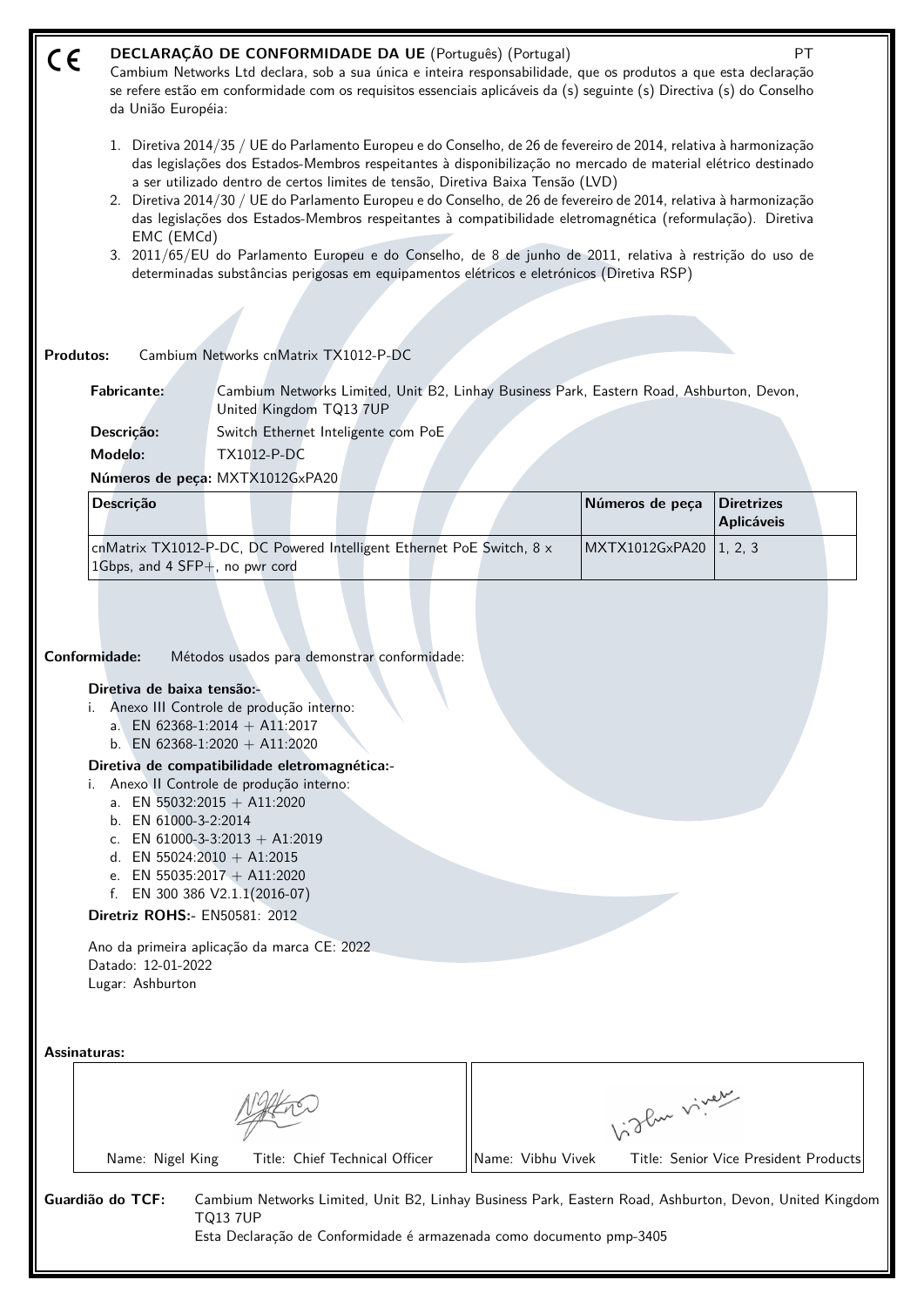| DECLARAȚIA DE CONFORMITATE A UE (Română) (Romania)<br>CE                                                                                                                                                                                                                                                                                                                                                                                                                                                                                                                                                                                    | <b>RO</b>                                                                                                                                                                                                                                                                                                                                                                                                                                                                                                                                                                                        |
|---------------------------------------------------------------------------------------------------------------------------------------------------------------------------------------------------------------------------------------------------------------------------------------------------------------------------------------------------------------------------------------------------------------------------------------------------------------------------------------------------------------------------------------------------------------------------------------------------------------------------------------------|--------------------------------------------------------------------------------------------------------------------------------------------------------------------------------------------------------------------------------------------------------------------------------------------------------------------------------------------------------------------------------------------------------------------------------------------------------------------------------------------------------------------------------------------------------------------------------------------------|
| conforme cu cerințele esențiale aplicabile din următoarea directivă (directive) a Consiliul Uniunii Europene:                                                                                                                                                                                                                                                                                                                                                                                                                                                                                                                               | Cambium Networks Ltd declară pe răspunderea sa exclusivă că produsele la care se referă această declarație sunt                                                                                                                                                                                                                                                                                                                                                                                                                                                                                  |
| utilizării în anumite limite de tensiune, Directiva privind tensiunea joasă (LVD)<br>substanțe periculoase în echipamentele electrice și electronice (Directiva RoHS)                                                                                                                                                                                                                                                                                                                                                                                                                                                                       | 1. Directiva 2014/35 / UE a Parlamentului European și a Consiliului din 26 februarie 2014 privind armonizarea<br>legislațiilor statelor membre referitoare la punerea la dispoziție pe piață a echipamentelor electrice destinate<br>2. Directiva 2014/30 / UE a Parlamentului European și a Consiliului din 26 februarie 2014 privind armonizarea<br>legislațiilor statelor membre referitoare la compatibilitatea electromagnetică (reformare). Directiva EMC (EMCd)<br>3. 2011/65/EU al Parlamentului European și al Consiliului din 8 iunie 2011 privind restricționarea utilizării anumitor |
| Cambium Networks cnMatrix TX1012-P-DC<br>Produse:                                                                                                                                                                                                                                                                                                                                                                                                                                                                                                                                                                                           |                                                                                                                                                                                                                                                                                                                                                                                                                                                                                                                                                                                                  |
| Producător:<br>United Kingdom TQ13 7UP                                                                                                                                                                                                                                                                                                                                                                                                                                                                                                                                                                                                      | Cambium Networks Limited, Unit B2, Linhay Business Park, Eastern Road, Ashburton, Devon,                                                                                                                                                                                                                                                                                                                                                                                                                                                                                                         |
| <b>Descriere:</b><br>Comutator Ethernet inteligent cu PoE                                                                                                                                                                                                                                                                                                                                                                                                                                                                                                                                                                                   |                                                                                                                                                                                                                                                                                                                                                                                                                                                                                                                                                                                                  |
| Model:<br><b>TX1012-P-DC</b>                                                                                                                                                                                                                                                                                                                                                                                                                                                                                                                                                                                                                |                                                                                                                                                                                                                                                                                                                                                                                                                                                                                                                                                                                                  |
| Numere de numere: MXTX1012GxPA20<br><b>Descriere</b>                                                                                                                                                                                                                                                                                                                                                                                                                                                                                                                                                                                        | Numere de<br><b>Directivele</b><br>aplicabile<br>numere                                                                                                                                                                                                                                                                                                                                                                                                                                                                                                                                          |
| cnMatrix TX1012-P-DC, DC Powered Intelligent Ethernet PoE Switch, 8 x<br>1Gbps, and 4 SFP+, no pwr cord                                                                                                                                                                                                                                                                                                                                                                                                                                                                                                                                     | MXTX1012GxPA20<br>1, 2, 3                                                                                                                                                                                                                                                                                                                                                                                                                                                                                                                                                                        |
| Conformitate:<br>Metode utilizate pentru demonstrarea conformității:<br>Directiva privind tensiunea joasă:-<br>Anexa III Controlul intern al producției:<br>a. EN 62368-1:2014 + A11:2017<br>b. EN 62368-1:2020 + A11:2020<br>Directiva privind compatibilitatea electromagnetică:-<br>Anexa II Controlul intern al producției:<br>a. EN 55032:2015 + A11:2020<br>b. EN 61000-3-2:2014<br>c. EN 61000-3-3:2013 + A1:2019<br>d. EN 55024:2010 + A1:2015<br>e. EN 55035:2017 + A11:2020<br>f. EN 300 386 $V2.1.1(2016-07)$<br>Directiva ROHS:- EN50581: 2012<br>Anul primei aplicări a mărcii CE: 2022<br>Datat: 12-01-2022<br>Loc: Ashburton |                                                                                                                                                                                                                                                                                                                                                                                                                                                                                                                                                                                                  |
| Semnături:                                                                                                                                                                                                                                                                                                                                                                                                                                                                                                                                                                                                                                  | Vidley vivey                                                                                                                                                                                                                                                                                                                                                                                                                                                                                                                                                                                     |
| Title: Chief Technical Officer<br>Name: Nigel King                                                                                                                                                                                                                                                                                                                                                                                                                                                                                                                                                                                          | Name: Vibhu Vivek<br>Title: Senior Vice President Products                                                                                                                                                                                                                                                                                                                                                                                                                                                                                                                                       |
| <b>Administrator al TCF:</b><br>Kingdom TQ13 7UP<br>Această Declarație de Conformitate este stocată ca document pmp-3405                                                                                                                                                                                                                                                                                                                                                                                                                                                                                                                    | Cambium Networks Limited, Unit B2, Linhay Business Park, Eastern Road, Ashburton, Devon, United                                                                                                                                                                                                                                                                                                                                                                                                                                                                                                  |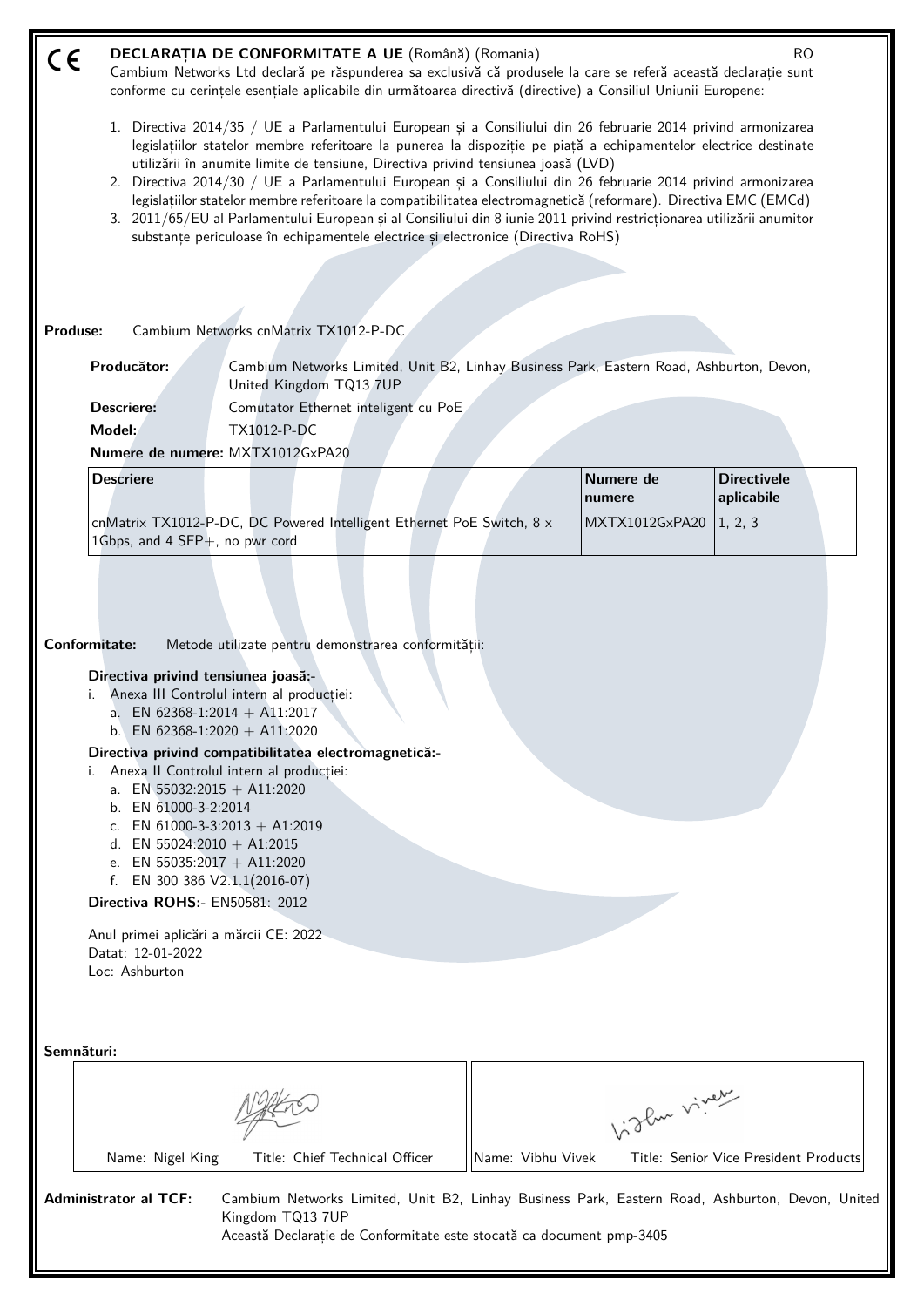| C€        |                             |                      |                                                                                       | EÚ VYHLÁSENIE O ZHODE (Slovenský) (Slovakia)                          |                   |                                                                                                                                                                                                                          | SK                                                                                                           |
|-----------|-----------------------------|----------------------|---------------------------------------------------------------------------------------|-----------------------------------------------------------------------|-------------------|--------------------------------------------------------------------------------------------------------------------------------------------------------------------------------------------------------------------------|--------------------------------------------------------------------------------------------------------------|
|           |                             |                      |                                                                                       |                                                                       |                   | Cambium Networks Ltd vyhlasuje na svoju vlastnú zodpovednosť, že výrobky, na ktoré sa vzťahuje toto vyhlásenie,<br>sú v súlade s platnými základnými požiadavkami nasledujúcej smernice (-ov) Rady Európskej únie:       |                                                                                                              |
|           |                             |                      |                                                                                       |                                                                       |                   |                                                                                                                                                                                                                          |                                                                                                              |
|           |                             |                      |                                                                                       | limitov napätia na trhu, smernice o nízkom napätí (LVD)               |                   | 1. Smernica Európskeho parlamentu a Rady 2014/35 / EÚ z 26. februára 2014 o zosúladení právnych predpisov<br>členských štátov týkajúcich sa sprístupnenia elektrických zariadení určených na používanie v rámci určitých |                                                                                                              |
|           |                             |                      |                                                                                       |                                                                       |                   | 2. Smernica Európskeho parlamentu a Rady 2014/30 / EÚ z 26. februára 2014 o zosúladení právnych predpisov<br>členských štátov týkajúcich sa elektromagnetickej kompatibility (prepracované znenie). Smernica EMC (EMCd)  |                                                                                                              |
|           |                             |                      |                                                                                       | látok v elektrických a elektronických zariadeniach (smernica o ONL)   |                   | 3. 2011/65/EU Európskeho parlamentu a Rady z 8. júna 2011 o obmedzení používania určitých nebezpečných                                                                                                                   |                                                                                                              |
|           |                             |                      |                                                                                       |                                                                       |                   |                                                                                                                                                                                                                          |                                                                                                              |
|           |                             |                      |                                                                                       |                                                                       |                   |                                                                                                                                                                                                                          |                                                                                                              |
|           |                             |                      |                                                                                       |                                                                       |                   |                                                                                                                                                                                                                          |                                                                                                              |
| Produkty: |                             |                      | Cambium Networks cnMatrix TX1012-P-DC                                                 |                                                                       |                   |                                                                                                                                                                                                                          |                                                                                                              |
|           | Výrobca:                    |                      | Kingdom TQ13 7UP                                                                      |                                                                       |                   | Cambium Networks Limited, Unit B2, Linhay Business Park, Eastern Road, Ashburton, Devon, United                                                                                                                          |                                                                                                              |
|           | Popis:                      |                      | Inteligentný ethernetový prepínač s PoE                                               |                                                                       |                   |                                                                                                                                                                                                                          |                                                                                                              |
|           | Model:                      | TX1012-P-DC          |                                                                                       |                                                                       |                   |                                                                                                                                                                                                                          |                                                                                                              |
|           | Čísla častí: MXTX1012GxPA20 |                      |                                                                                       |                                                                       |                   |                                                                                                                                                                                                                          |                                                                                                              |
|           | <b>Popis</b>                |                      |                                                                                       |                                                                       |                   | Čísla častí                                                                                                                                                                                                              | <b>Uplatniteľné</b><br>smernice                                                                              |
|           |                             |                      | 1Gbps, and 4 SFP+, no pwr cord                                                        | cnMatrix TX1012-P-DC, DC Powered Intelligent Ethernet PoE Switch, 8 x |                   | MXTX1012GxPA20                                                                                                                                                                                                           | 1, 2, 3                                                                                                      |
|           |                             |                      |                                                                                       |                                                                       |                   |                                                                                                                                                                                                                          |                                                                                                              |
|           |                             |                      |                                                                                       |                                                                       |                   |                                                                                                                                                                                                                          |                                                                                                              |
|           |                             |                      |                                                                                       |                                                                       |                   |                                                                                                                                                                                                                          |                                                                                                              |
| Zhoda:    |                             |                      | Metódy používané na preukázanie zhody:                                                |                                                                       |                   |                                                                                                                                                                                                                          |                                                                                                              |
|           | Smernica o nízkom napätí:-  |                      |                                                                                       |                                                                       |                   |                                                                                                                                                                                                                          |                                                                                                              |
|           | i.                          |                      | Príloha III Vnútorná kontrola výroby:                                                 |                                                                       |                   |                                                                                                                                                                                                                          |                                                                                                              |
|           |                             |                      | a. EN 62368-1:2014 + A11:2017                                                         |                                                                       |                   |                                                                                                                                                                                                                          |                                                                                                              |
|           |                             |                      | b. EN 62368-1:2020 + A11:2020                                                         |                                                                       |                   |                                                                                                                                                                                                                          |                                                                                                              |
|           |                             |                      | Smernica o elektromagnetickej kompatibilite:-<br>Príloha II Vnútorná kontrola výroby: |                                                                       |                   |                                                                                                                                                                                                                          |                                                                                                              |
|           |                             |                      | a. EN 55032:2015 + A11:2020                                                           |                                                                       |                   |                                                                                                                                                                                                                          |                                                                                                              |
|           |                             | b. EN 61000-3-2:2014 |                                                                                       |                                                                       |                   |                                                                                                                                                                                                                          |                                                                                                              |
|           |                             |                      | c. EN 61000-3-3:2013 + A1:2019<br>d. EN 55024:2010 + A1:2015                          |                                                                       |                   |                                                                                                                                                                                                                          |                                                                                                              |
|           |                             |                      | e. EN 55035:2017 + A11:2020                                                           |                                                                       |                   |                                                                                                                                                                                                                          |                                                                                                              |
|           |                             |                      | f. EN 300 386 $V2.1.1(2016-07)$                                                       |                                                                       |                   |                                                                                                                                                                                                                          |                                                                                                              |
|           |                             |                      | <b>Smernica ROHS:- EN50581: 2012</b>                                                  |                                                                       |                   |                                                                                                                                                                                                                          |                                                                                                              |
|           |                             |                      | Rok prvého uplatnenia značky CE: 2022                                                 |                                                                       |                   |                                                                                                                                                                                                                          |                                                                                                              |
|           | Datovaný: 12-01-2022        |                      |                                                                                       |                                                                       |                   |                                                                                                                                                                                                                          |                                                                                                              |
|           | Miesto: Ashburton           |                      |                                                                                       |                                                                       |                   |                                                                                                                                                                                                                          |                                                                                                              |
|           |                             |                      |                                                                                       |                                                                       |                   |                                                                                                                                                                                                                          |                                                                                                              |
|           |                             |                      |                                                                                       |                                                                       |                   |                                                                                                                                                                                                                          |                                                                                                              |
| Podpisy:  |                             |                      |                                                                                       |                                                                       |                   |                                                                                                                                                                                                                          |                                                                                                              |
|           |                             |                      |                                                                                       |                                                                       |                   |                                                                                                                                                                                                                          |                                                                                                              |
|           |                             |                      |                                                                                       |                                                                       |                   |                                                                                                                                                                                                                          |                                                                                                              |
|           |                             |                      |                                                                                       |                                                                       |                   | higher viney                                                                                                                                                                                                             |                                                                                                              |
|           |                             |                      |                                                                                       |                                                                       |                   |                                                                                                                                                                                                                          |                                                                                                              |
|           |                             | Name: Nigel King     |                                                                                       | Title: Chief Technical Officer                                        | Name: Vibhu Vivek |                                                                                                                                                                                                                          | Title: Senior Vice President Products                                                                        |
|           | Strážca TCF:                |                      |                                                                                       |                                                                       |                   |                                                                                                                                                                                                                          | Cambium Networks Limited, Unit B2, Linhay Business Park, Eastern Road, Ashburton, Devon, United Kingdom TQ13 |
|           |                             | 7UP                  |                                                                                       |                                                                       |                   |                                                                                                                                                                                                                          |                                                                                                              |
|           |                             |                      |                                                                                       | Toto vyhlásenie o zhode sa ukladá ako dokument pmp-3405               |                   |                                                                                                                                                                                                                          |                                                                                                              |
|           |                             |                      |                                                                                       |                                                                       |                   |                                                                                                                                                                                                                          |                                                                                                              |
|           |                             |                      |                                                                                       |                                                                       |                   |                                                                                                                                                                                                                          |                                                                                                              |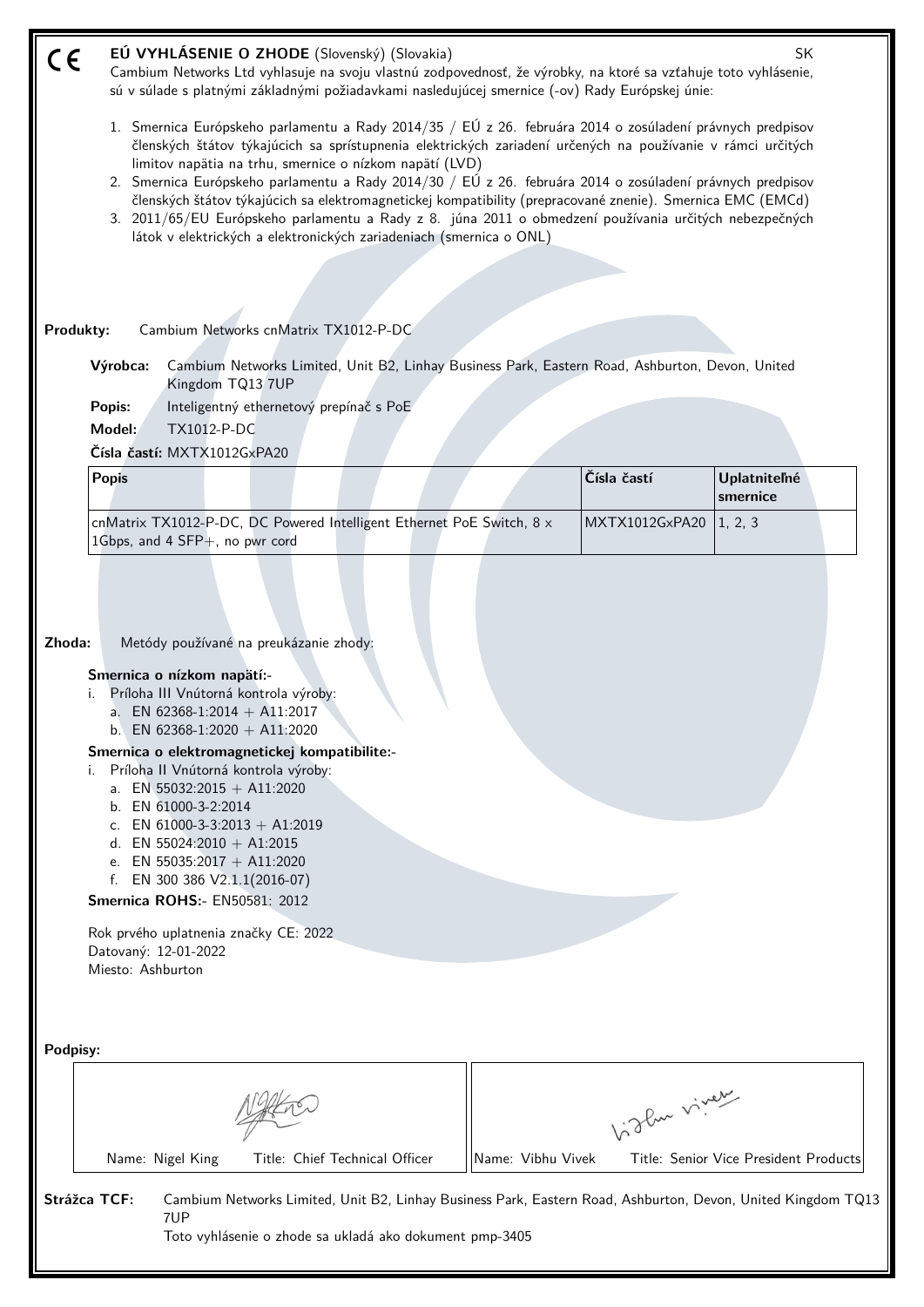| CE                  | EÚ VYHLÁSENIE O ZHODE (Slovenija) (Slovenia)<br>SI<br>Cambium Networks Ltd s svojo izključno odgovornostjo izjavlja, da so proizvodi, na katere se nanaša ta izjava, v<br>skladu z veljavnimi bistvenimi zahtevami naslednje direktive (direktiv) Svet Evropske unije:                                                                                                                                                                                                                                                                                                                                                                         |                   |                |                                       |  |  |  |
|---------------------|------------------------------------------------------------------------------------------------------------------------------------------------------------------------------------------------------------------------------------------------------------------------------------------------------------------------------------------------------------------------------------------------------------------------------------------------------------------------------------------------------------------------------------------------------------------------------------------------------------------------------------------------|-------------------|----------------|---------------------------------------|--|--|--|
|                     | 1. Direktiva 2014/35 / EU Evropskega parlamenta in Sveta z dne 26. februarja 2014 o usklajevanju zakonodaje<br>držav članic o dajanju na trg električne opreme, ki je namenjena uporabi v določenih mejah napetosti, nizkon-<br>apetostni direktivi (LVD)<br>2. Direktiva 2014/30 / EU Evropskega parlamenta in Sveta z dne 26. februarja 2014 o usklajevanju zakonodaje<br>držav članic v zvezi z elektromagnetno združljivostjo (prenovitev). EMC direktiva (EMCd)<br>3. 2011/65/EU Evropskega parlamenta in Sveta z dne 8. junija 2011 o omejevanju uporabe nekaterih nevarnih<br>snovi v električni in elektronski opremi (direktiva RoHS) |                   |                |                                       |  |  |  |
|                     |                                                                                                                                                                                                                                                                                                                                                                                                                                                                                                                                                                                                                                                |                   |                |                                       |  |  |  |
|                     |                                                                                                                                                                                                                                                                                                                                                                                                                                                                                                                                                                                                                                                |                   |                |                                       |  |  |  |
| Izdelki:            | Cambium Networks cnMatrix TX1012-P-DC                                                                                                                                                                                                                                                                                                                                                                                                                                                                                                                                                                                                          |                   |                |                                       |  |  |  |
|                     | Cambium Networks Limited, Unit B2, Linhay Business Park, Eastern Road, Ashburton, Devon, United<br>Proizvajalec:<br>Kingdom TQ13 7UP                                                                                                                                                                                                                                                                                                                                                                                                                                                                                                           |                   |                |                                       |  |  |  |
|                     | Inteligentno Ethernet stikalo s PoE<br>Opis:                                                                                                                                                                                                                                                                                                                                                                                                                                                                                                                                                                                                   |                   |                |                                       |  |  |  |
|                     | Model:<br><b>TX1012-P-DC</b>                                                                                                                                                                                                                                                                                                                                                                                                                                                                                                                                                                                                                   |                   |                |                                       |  |  |  |
|                     | Številke delov: MXTX1012GxPA20                                                                                                                                                                                                                                                                                                                                                                                                                                                                                                                                                                                                                 |                   |                |                                       |  |  |  |
|                     | Opis                                                                                                                                                                                                                                                                                                                                                                                                                                                                                                                                                                                                                                           |                   | Številke delov | Veljavne direktive                    |  |  |  |
|                     | cnMatrix TX1012-P-DC, DC Powered Intelligent Ethernet PoE Switch, 8 x<br>1Gbps, and 4 SFP+, no pwr cord                                                                                                                                                                                                                                                                                                                                                                                                                                                                                                                                        |                   | MXTX1012GxPA20 | 1, 2, 3                               |  |  |  |
| Skladnost:          | Metode, uporabljene za dokazovanje skladnosti:<br>Direktiva o nizki napetosti:-<br>Priloga III Notranji nadzor proizvodnje:<br>a. EN 62368-1:2014 + A11:2017<br>b. EN 62368-1:2020 + A11:2020<br>Direktiva o elektromagnetni združljivosti:-<br>Priloga II Notranji nadzor proizvodnje:<br>i.<br>a. EN 55032:2015 + A11:2020<br>b. EN 61000-3-2:2014<br>c. EN 61000-3-3:2013 + A1:2019<br>d. EN 55024:2010 + A1:2015<br>e. EN 55035:2017 + A11:2020<br>f. EN 300 386 $V2.1.1(2016-07)$<br><b>ROHS direktiva:</b> - EN50581: 2012<br>Leto prve prijave oznake CE: 2022<br>Dated: 12-01-2022<br>Kraj: Ashburton                                  |                   |                |                                       |  |  |  |
| Podpisi:            | Name: Nigel King<br>Title: Chief Technical Officer                                                                                                                                                                                                                                                                                                                                                                                                                                                                                                                                                                                             | Name: Vibhu Vivek | Vidlen viner   | Title: Senior Vice President Products |  |  |  |
| <b>Skrbnik TCF:</b> | Cambium Networks Limited, Unit B2, Linhay Business Park, Eastern Road, Ashburton, Devon, United Kingdom TQ13<br>7UP<br>Ta izjava o skladnosti je shranjena kot dokument pmp-3405                                                                                                                                                                                                                                                                                                                                                                                                                                                               |                   |                |                                       |  |  |  |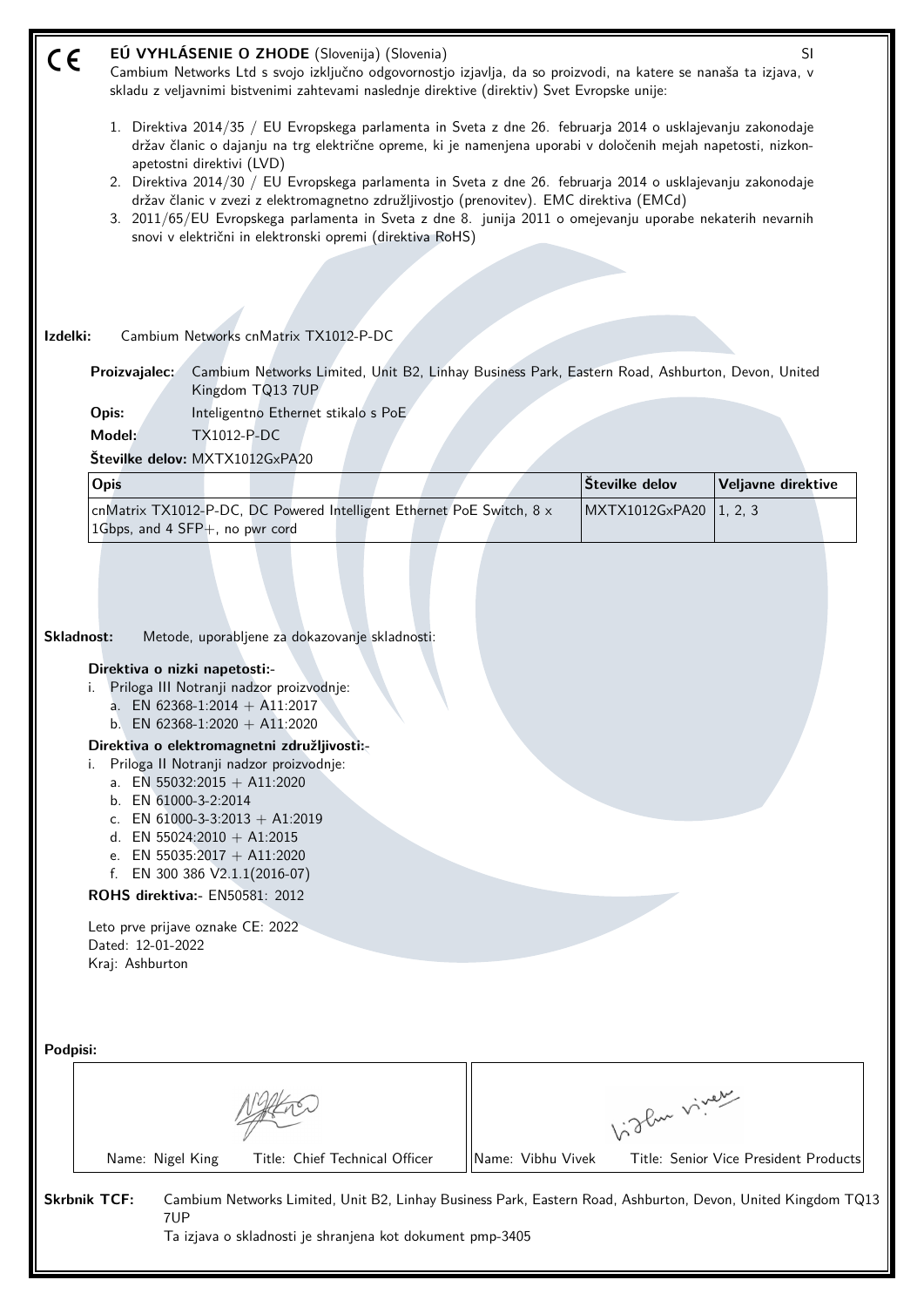| C€                | <b>DECLARACIÓN DE CONFORMIDAD DE LA UE</b> (Español) (Spain)<br>ES<br>Cambium Networks Ltd declara bajo su exclusiva responsabilidad que los productos a los que se refiere la presente<br>declaración se ajustan a los requisitos esenciales aplicables de la (s) siguiente (s) Directiva (s) del Consejo de la<br>Unión Europea:<br>1. Directiva 2014/35 / UE del Parlamento Europeo y del Consejo, de 26 de febrero de 2014, sobre la armonización<br>de las leyes de los Estados miembros sobre la comercialización de equipos eléctricos diseñados para su uso dentro<br>de ciertos límites de voltaje, Directiva de bajo voltaje (LVD)<br>2. Directiva 2014/30 / UE del Parlamento Europeo y del Consejo, de 26 de febrero de 2014, sobre la armonización<br>de las legislaciones de los Estados miembros sobre compatibilidad electromagnética (versión refundida). Directiva<br>EMC (EMCd)<br>3. 2011/65/EU del Parlamento Europeo y del Consejo, de 8 de junio de 2011, sobre la restricción del uso de<br>determinadas sustancias peligrosas en aparatos eléctricos y electrónicos (Directiva RoHS) |                                                                                                                                                                                                                                                                                                                                                           |                   |                  |                                       |  |
|-------------------|---------------------------------------------------------------------------------------------------------------------------------------------------------------------------------------------------------------------------------------------------------------------------------------------------------------------------------------------------------------------------------------------------------------------------------------------------------------------------------------------------------------------------------------------------------------------------------------------------------------------------------------------------------------------------------------------------------------------------------------------------------------------------------------------------------------------------------------------------------------------------------------------------------------------------------------------------------------------------------------------------------------------------------------------------------------------------------------------------------------|-----------------------------------------------------------------------------------------------------------------------------------------------------------------------------------------------------------------------------------------------------------------------------------------------------------------------------------------------------------|-------------------|------------------|---------------------------------------|--|
|                   |                                                                                                                                                                                                                                                                                                                                                                                                                                                                                                                                                                                                                                                                                                                                                                                                                                                                                                                                                                                                                                                                                                               |                                                                                                                                                                                                                                                                                                                                                           |                   |                  |                                       |  |
| <b>Productos:</b> |                                                                                                                                                                                                                                                                                                                                                                                                                                                                                                                                                                                                                                                                                                                                                                                                                                                                                                                                                                                                                                                                                                               | Cambium Networks cnMatrix TX1012-P-DC                                                                                                                                                                                                                                                                                                                     |                   |                  |                                       |  |
|                   | <b>Fabricante:</b><br>Descripción:<br>Modelo:                                                                                                                                                                                                                                                                                                                                                                                                                                                                                                                                                                                                                                                                                                                                                                                                                                                                                                                                                                                                                                                                 | Cambium Networks Limited, Unit B2, Linhay Business Park, Eastern Road, Ashburton, Devon,<br>United Kingdom TQ13 7UP<br>Conmutador Ethernet inteligente con PoE<br><b>TX1012-P-DC</b>                                                                                                                                                                      |                   |                  |                                       |  |
|                   |                                                                                                                                                                                                                                                                                                                                                                                                                                                                                                                                                                                                                                                                                                                                                                                                                                                                                                                                                                                                                                                                                                               | Números de parte: MXTX1012GxPA20                                                                                                                                                                                                                                                                                                                          |                   |                  |                                       |  |
|                   | <b>Descripción</b>                                                                                                                                                                                                                                                                                                                                                                                                                                                                                                                                                                                                                                                                                                                                                                                                                                                                                                                                                                                                                                                                                            |                                                                                                                                                                                                                                                                                                                                                           |                   | Números de parte | <b>Directivas</b><br>aplicables       |  |
|                   |                                                                                                                                                                                                                                                                                                                                                                                                                                                                                                                                                                                                                                                                                                                                                                                                                                                                                                                                                                                                                                                                                                               | cnMatrix TX1012-P-DC, DC Powered Intelligent Ethernet PoE Switch, 8 x                                                                                                                                                                                                                                                                                     |                   | MXTX1012GxPA20   | 1, 2, 3                               |  |
|                   | Conformidad:<br>Directiva de bajo voltaje:-<br>a. EN 55032:2015 + A11:2020<br>b. EN 61000-3-2:2014<br>d. EN 55024:2010 + A1:2015<br>e. EN 55035:2017 + A11:2020<br>f. EN 300 386 $V2.1.1(2016-07)$<br>Directiva ROHS:- EN50581: 2012<br>Anticuado: 12-01-2022<br>Sitio: Ashburton                                                                                                                                                                                                                                                                                                                                                                                                                                                                                                                                                                                                                                                                                                                                                                                                                             | Métodos utilizados para demostrar la conformidad:<br>Anexo III Control interno de la producción:<br>a. EN 62368-1:2014 + A11:2017<br>b. EN 62368-1:2020 + A11:2020<br>Directiva de Compatibilidad Electromagnética:-<br>Anexo II Control interno de la producción:<br>c. EN 61000-3-3:2013 + A1:2019<br>Año de la primera aplicación de la marca CE: 2022 |                   |                  |                                       |  |
| Firmas:           |                                                                                                                                                                                                                                                                                                                                                                                                                                                                                                                                                                                                                                                                                                                                                                                                                                                                                                                                                                                                                                                                                                               |                                                                                                                                                                                                                                                                                                                                                           |                   | Vidley vivey     |                                       |  |
|                   |                                                                                                                                                                                                                                                                                                                                                                                                                                                                                                                                                                                                                                                                                                                                                                                                                                                                                                                                                                                                                                                                                                               |                                                                                                                                                                                                                                                                                                                                                           |                   |                  |                                       |  |
|                   | Name: Nigel King                                                                                                                                                                                                                                                                                                                                                                                                                                                                                                                                                                                                                                                                                                                                                                                                                                                                                                                                                                                                                                                                                              | Title: Chief Technical Officer                                                                                                                                                                                                                                                                                                                            | Name: Vibhu Vivek |                  | Title: Senior Vice President Products |  |

**Guardián del TCF:** Cambium Networks Limited, Unit B2, Linhay Business Park, Eastern Road, Ashburton, Devon, United Kingdom TQ13 7UP

Esta Declaración de conformidad se almacena como documento pmp-3405